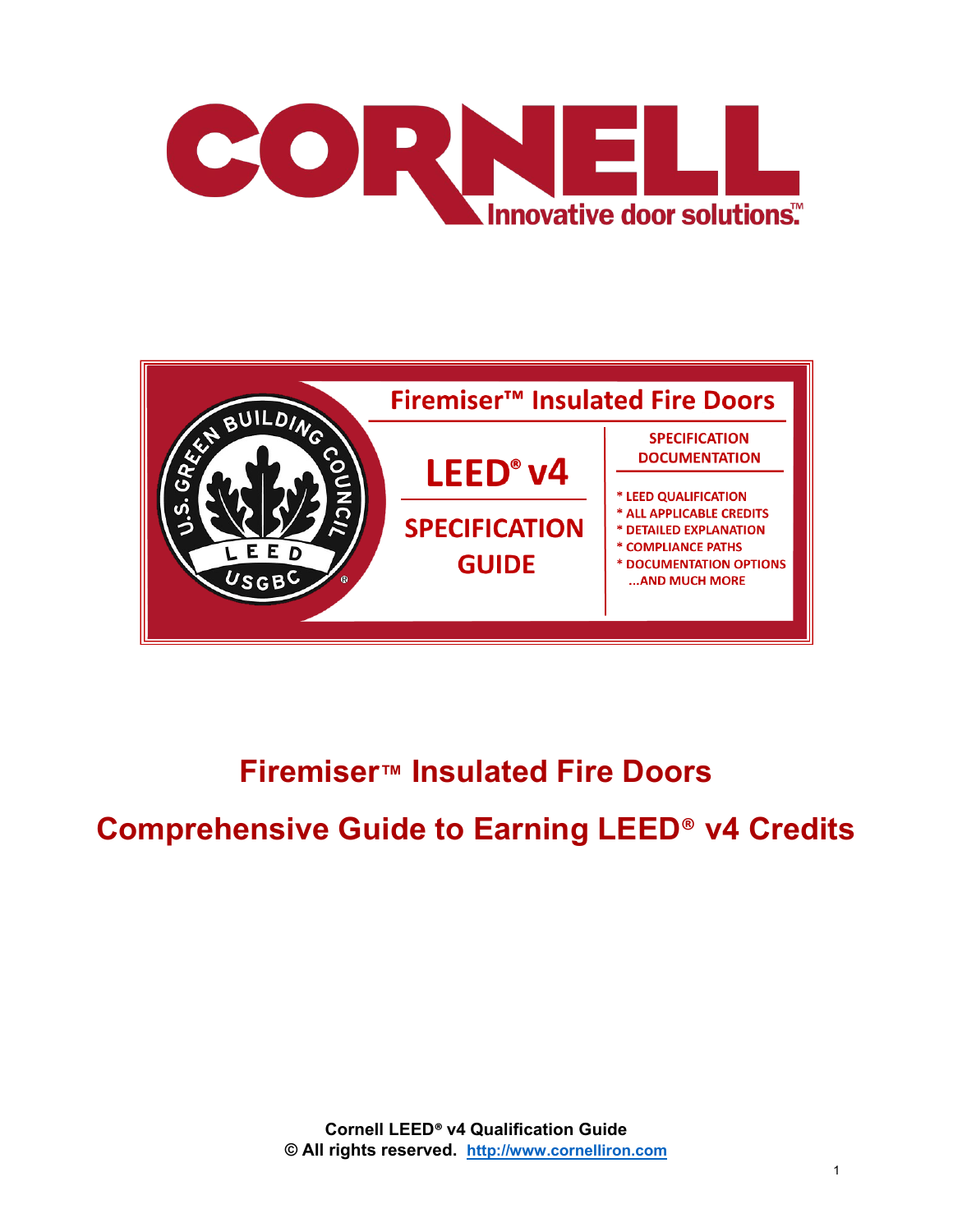

# **Firemiser™ Insulated Fire Doors Earning LEED**® **v4 Credits**

Firemiser™ Insulated Fire Doors can provide a significant contribution to earning LEED (Leadership in Energy and Environmental Design) credit points on any project. As you pursue LEED certification, rely on the products and expertise of Cornell.

LEED credit points contribute to LEED certification and are granted based on the overall building's design and performance. While no one product or material alone can earn LEED credit points, Firemiser Insulated Fire Doors can help project teams earn points in five (5) LEED certification credit categories when implemented as part of an integrated design and construction strategy.

## **Applicable Qualifying LEED**® **v4 Credits:**

- $\checkmark$  Energy & Atmosphere Credit Optimize Energy Performance (up to 20 pts)
- $\checkmark$  Materials & Resources Credit Building Life-Cycle Impact Reduction (up to 6 pts)
- $\checkmark$  Indoor Environmental Quality Credit Low Emitting Materials (up to 3 pts)
- $\checkmark$  Innovation Credit Innovation (up to 5 pts)
- $\checkmark$  Regional Priority Credits (up to 4 pts)

## **Total achievable points in LEED**® **Credit Categories: Up to 38 points**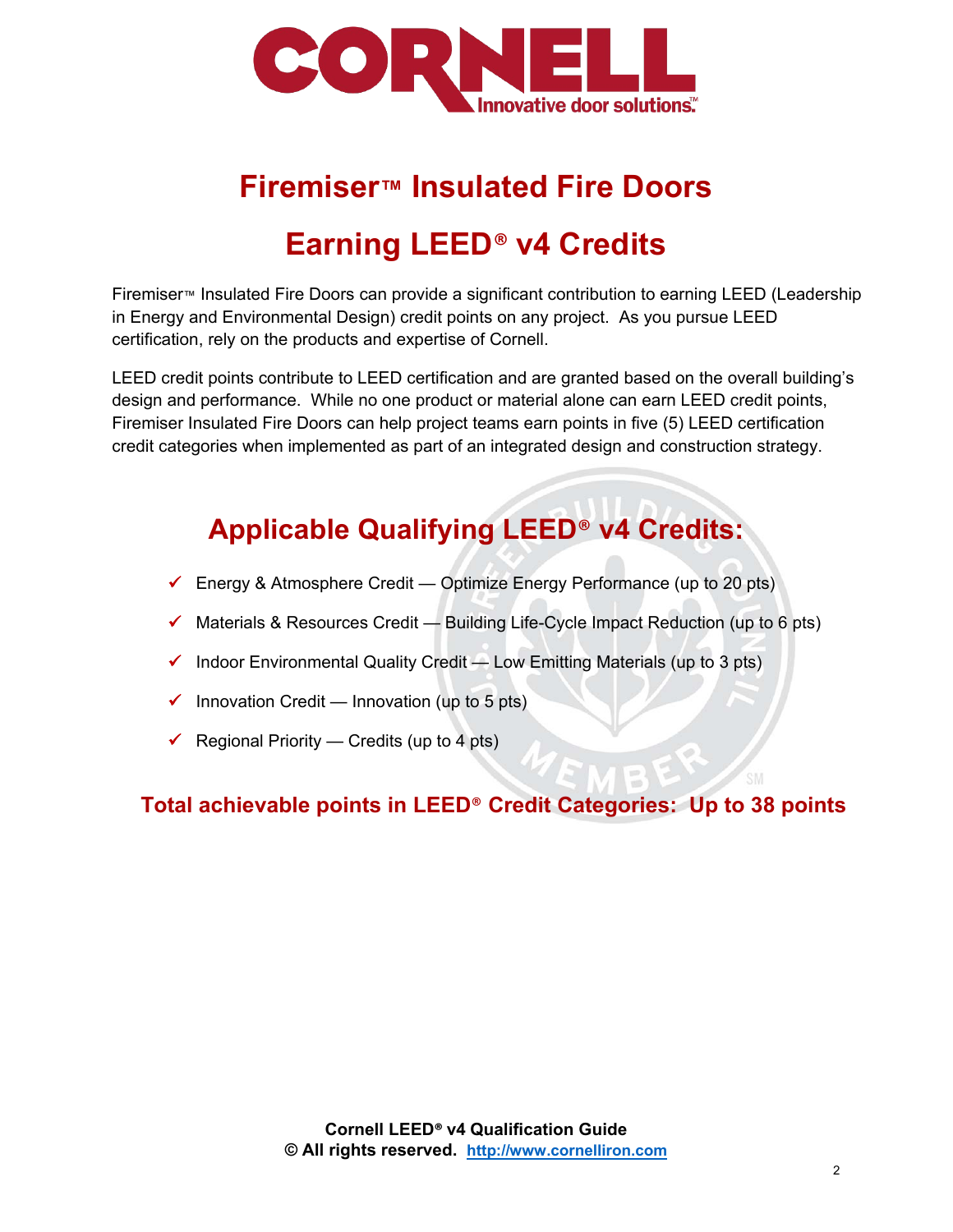

## **Firemiser™ Insulated Fire Doors Green Spec**

## **LEED**® **& High Performance Construction Attributes**

Firemiser Insulated Fire Doors are the perfect choice for your next green building project. These doors provide many innovative sustainability fundamentals for commercial building closure solutions that contribute to greener, more energy-efficient, high-performance construction, as well as greater occupant health and comfort. Some of these attributes and benefits include:

- **Thermal resistance value: R-value of 5.3** which provides an added level of insulation for the building envelope and also assists in providing a marked improvement over baseline energy performance ratings for similar types of doors.
- **Insulating process is CFC-free:** Cookson Insulated Fire Doors utilize fire-resistant mineral wool insulation with an Ozone Depletion Potential rating of 0.00.
- **Recycled content:** Since each Cookson product is custom built to order for the specific requirements (size, materials: steel, stainless steel, etc.) of the application, the formula to determine recycled content is complicated. Please reference the cover page of The Cookson Company's submittal drawings for the project-specific recycled content information. The recycled content information is provided as a Total Recycled Content weight and % of total product weight, and is further broken down into Post Consumer Content and Post Industrial Content. (See Appendix I: Recycled Content Calculator for more information)
- **Proven durability:** Cookson Insulated Rolling Fire Doors are constructed with durable steel slats and guides, providing optimum strength and impact resistance. If run an average of 10 cycles per day, the total lifespan of the door is more than 13 years. Many doors are run fewer cycles per day and are still in use after 20 or 30 years.
- **Low-emitting materials:** No volatile organic compounds (VOCs) are emitted from Cookson products – ensuring healthy environmental quality for installers, other trade-workers and enduser indoor occupants.
- **Specified wind load durability:** Cookson Insulated Rolling Fire Doors can be configured to withstand the full range of specific wind load requirements for any given implementation, performance validated through third party testing.
- **Sound attenuation attributes:** Not only do Cookson Insulated Rolling Fire Doors reduce energy costs but they also can serve as effective sound barriers creating greater occupant comfort. Cookson Insulated Rolling Fire Doors have an STC rating of 22 for the entire assembly and 30 through the curtain.
- **Seismic Performance Validation:** Location Specific seismic calculation support geographically specific environmental priorities for all coiling fire doors that are mounted to steel or masonry jambs. Seismic performance validation is per ASCE 7-10.

 $\checkmark$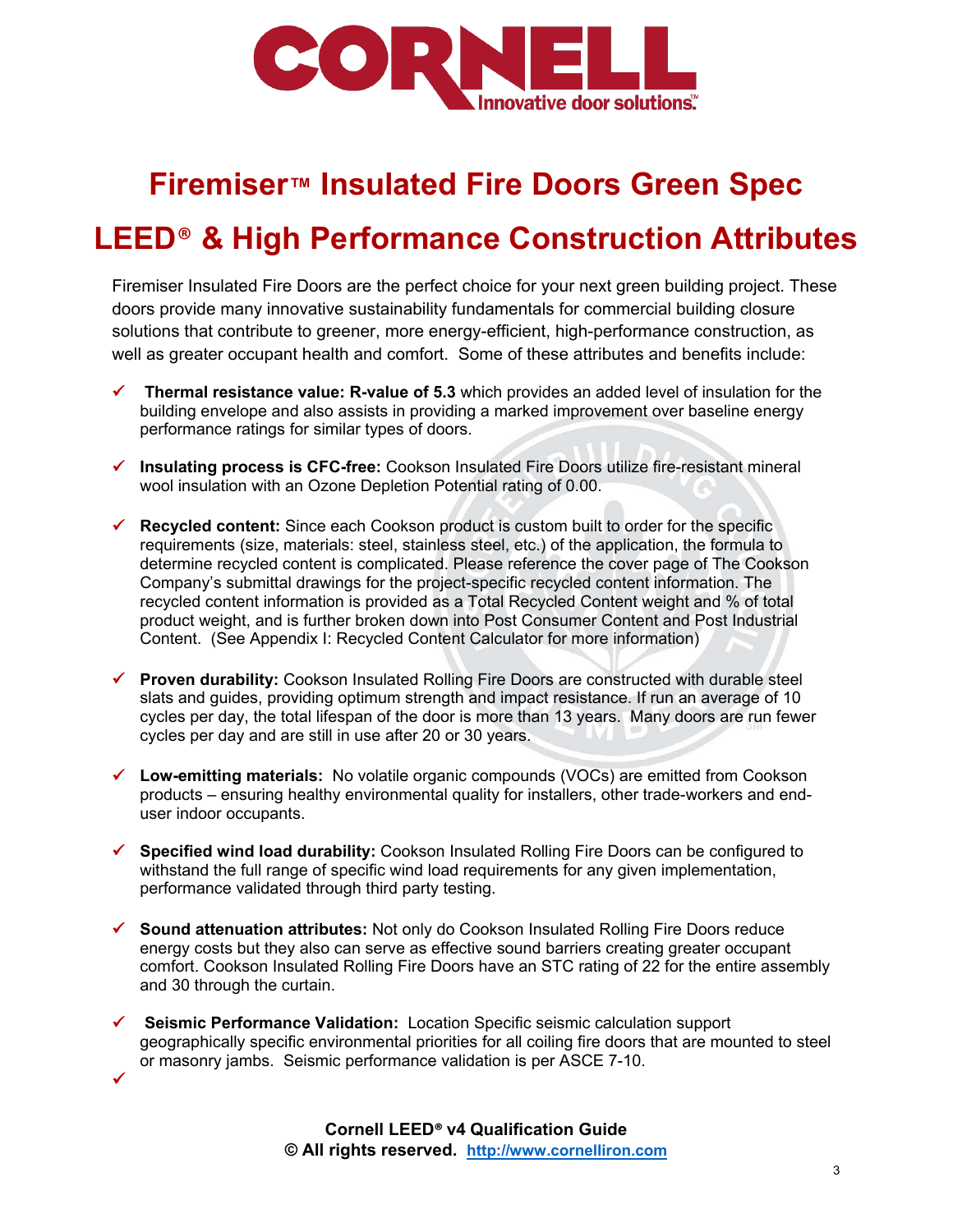

## **Firemiser Insulated Fire Doors**

## **Environmental Statement**

Cornell has been the industry leading manufacturer of rolling doors for more than 180 years, covering North America and beyond. Cornell is the exclusive provider of Firemiser Insulated Fire Doors – an industry standard for superior rolling doors.

Today, Cornell's emphasis is not only on rolling doors and grilles, but also on product support and information services to assist professionals that design, build or manage industrial, institutional and commercial buildings.

Cornell is a registered ISO 9001:2008 Company that specifies internal quality management systems which demonstrate the Company's ability to consistently provide products that meet or exceed customer, as well as applicable statutory and regulatory, requirements.

Firemiser Insulated Fire Doors provide the added benefit of a thermal resistance value (R-value) of 5.3 which represents a significant level of added insulation for the building envelope and also assists in providing a marked improvement over baseline energy performance ratings for similar types of doors.

Firemiser Insulated Fire Doors are constructed with mineral wool insulation material that is CFC-free with an Ozone Depletion Potential rating of 0.00.

Made from steel, stainless and/or steel Firemiser Insulated Fire Doors are easily recycled, reused or repurposed. Steel is among the greenest, most sustainable materials used in construction projects today due to their inherent environmental benefits.

The Firemiser Insulated Fire Door product line also considers another important component of the U.S. Green Building Council's (USGBC) LEED integrated green building rating system, which is occupant/user comfort. Firemiser Insulated Fire Doors are effective at significantly reducing sound transmission compared to standard non-insulated rolling doors with Sound Transmission Class (STC) rating of up to 27, as tested per ASTM E90, based on testing a complete, operable assembly.

Cornell is proud to offer Firemiser Insulated Fire Doors to the full spectrum of green building design, specification and construction professionals seeking opportunities to earn LEED certification through improved energy efficiency, air infiltration and thermal performance.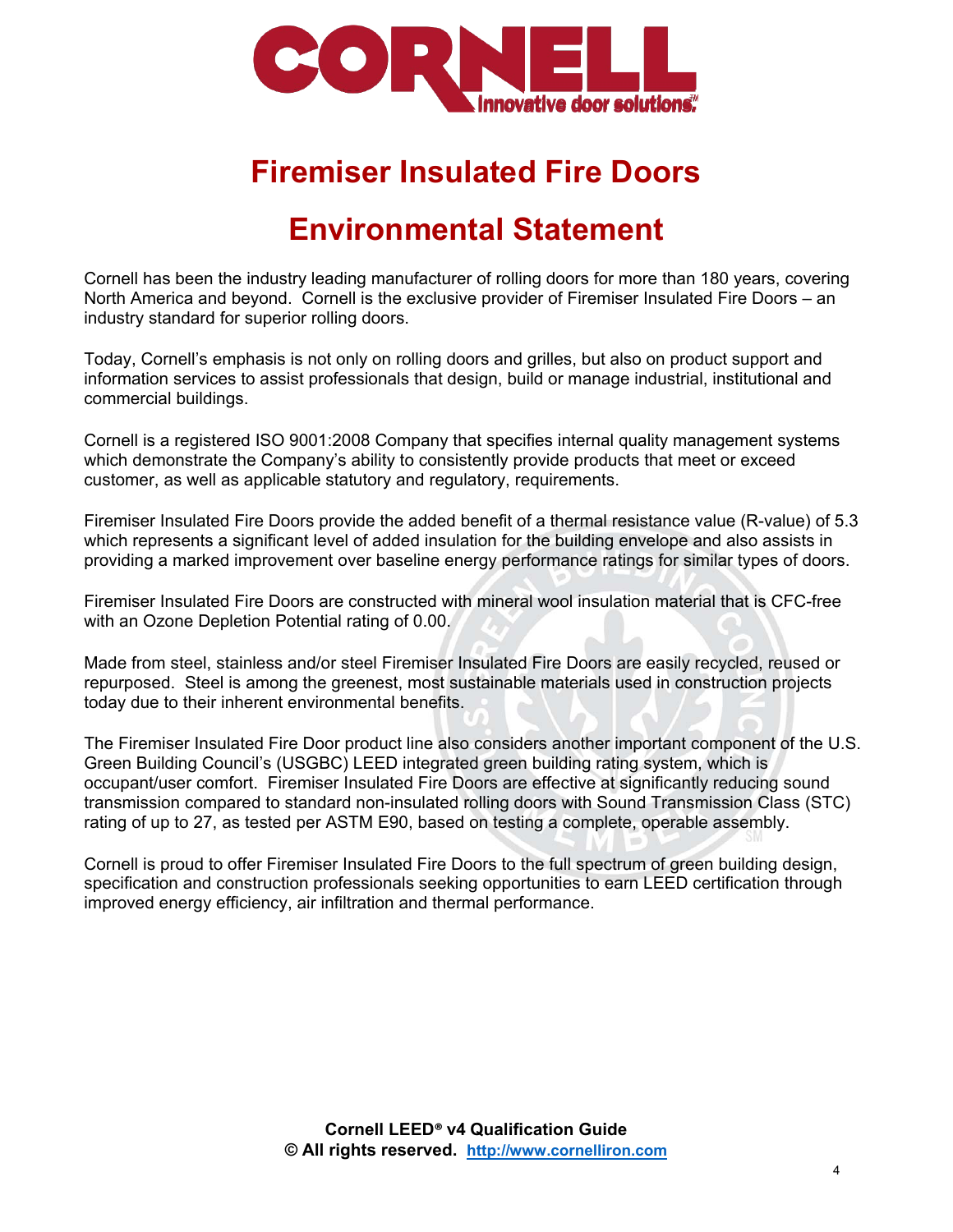

# **Firemiser Insulated Fire Doors LEED v4 Qualification Guide**

The following document outlines in detail how Firemiser Insulated Fire Doors are an excellent choice for green building designers, architects, specifiers and other industry professionals as part of a comprehensive green building design and construction strategy. They contribute toward earning points under the USGBC's current 2014 LEED v4 Green Building Rating System.

The most up-to-date LEED Building Rating System, LEED v4, represents the USGBC's continued determination to provide a national gold standard for what constitutes a "green building." Through its use as a design guideline and third-party certification tool, it aims to improve occupant well-being, environmental performance and economic returns of buildings using established and innovative practices, standards and technologies.

*While no one product or material alone can earn LEED credit points, choosing Firemiser Insulated Fire Doors as part of a comprehensive design and construction strategy can contribute toward earning points in several credit categories. This contribution advances the likelihood of attaining LEED certification or achieving the next level of prestigious USGBC LEED certification, the world's premier benchmark for high-performance green buildings***.**

The following document refers to the LEED v4 Rating System Credits, as they relate to Firemiser Insulated Fire Doors, and as stated in the **LEED Reference Guide for Building Design and Construction v4, 2014 Edition.**

For all LEED Credits outlined in this Qualification Guide, please reference the detailed Credit Descriptions, Requirements and Calculations in the most current, USGBC-authored, *2014 LEED v4 Reference Guide for Green Building Design and Construction*.

This Qualification Guide is not intended to provide ALL of the necessary specification information or documentation in order to contribute toward achieving any given LEED Credit. It is recommended that this Guide be used as a tool in conjunction with a LEED Accredited Professional as part of an integrated design and construction team.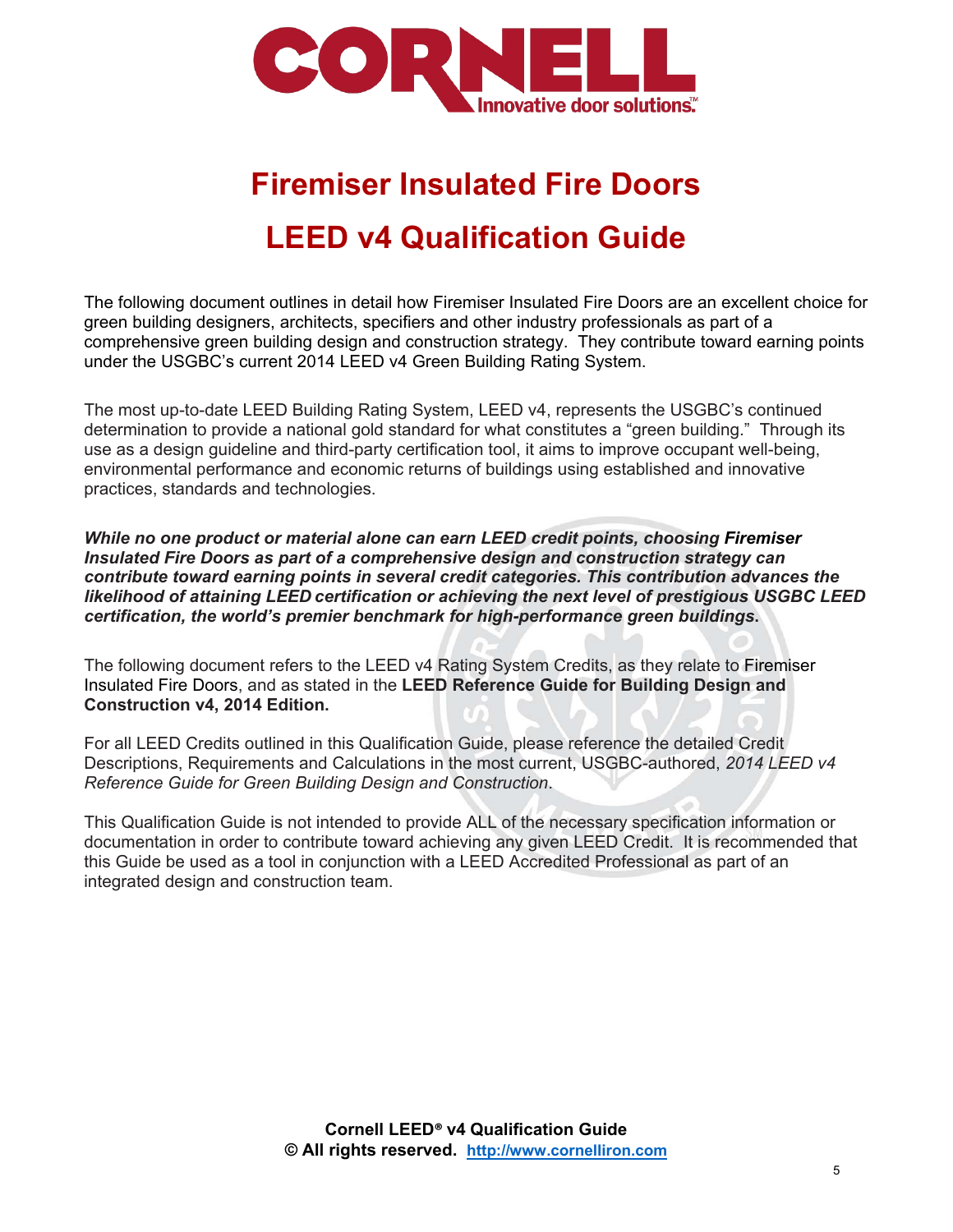## Qualifications for LEED Credit: **Energy & Atmosphere: Optimize Energy Performance**

#### **Intent**

To achieve increasing levels of energy performance beyond the prerequisite standard to reduce environmental and economic harms associated with excessive energy use.

#### **Application**

- New Construction (1–18 points)
- Core and Shell (1–18 points)
- Schools (1–16 points)
- Retail (1–18 points)
- Data Centers (1–18 points)
- Warehouses and Distribution Centers (1–18 points)
- Hospitality (1–18 points)
- Healthcare (1-20 points)

#### **Requirements**

Credit requirements for the following project types: New Construction, Core and Shell, Schools, Retail, Warehouses and Distribution Centers, Hospitality, Healthcare.

Establish an energy performance target no later than the schematic design phase. The target must be established as kBtu per square foot-year (kW per square meter-year) of source energy use. Firemiser Insulated Fire Doors contribute to points under the Compliance Path option described below.

*Project teams documenting achievement in either of the 2 options are assumed to be in compliance with EA Prerequisite 2: Minimum Energy Performance.*

#### **Option 2. Prescriptive Compliance: ASHRAE Advanced Energy Design Guide (1–6 points)**

*To be eligible for Option 2, projects must use Option 2 in EA Prerequisite Minimum Energy Performance.*

Implement and document compliance with the applicable recommendations and standards in Chapter 4, Design Strategies and Recommendations by Climate Zone, for the appropriate ASHRAE 50% Advanced Energy Design Guide and climate zone. For projects outside the U.S., consult ASHRAE/ASHRAE/IESNA Standard 90.1–2010, Appendixes B and D, to determine the appropriate climate zone.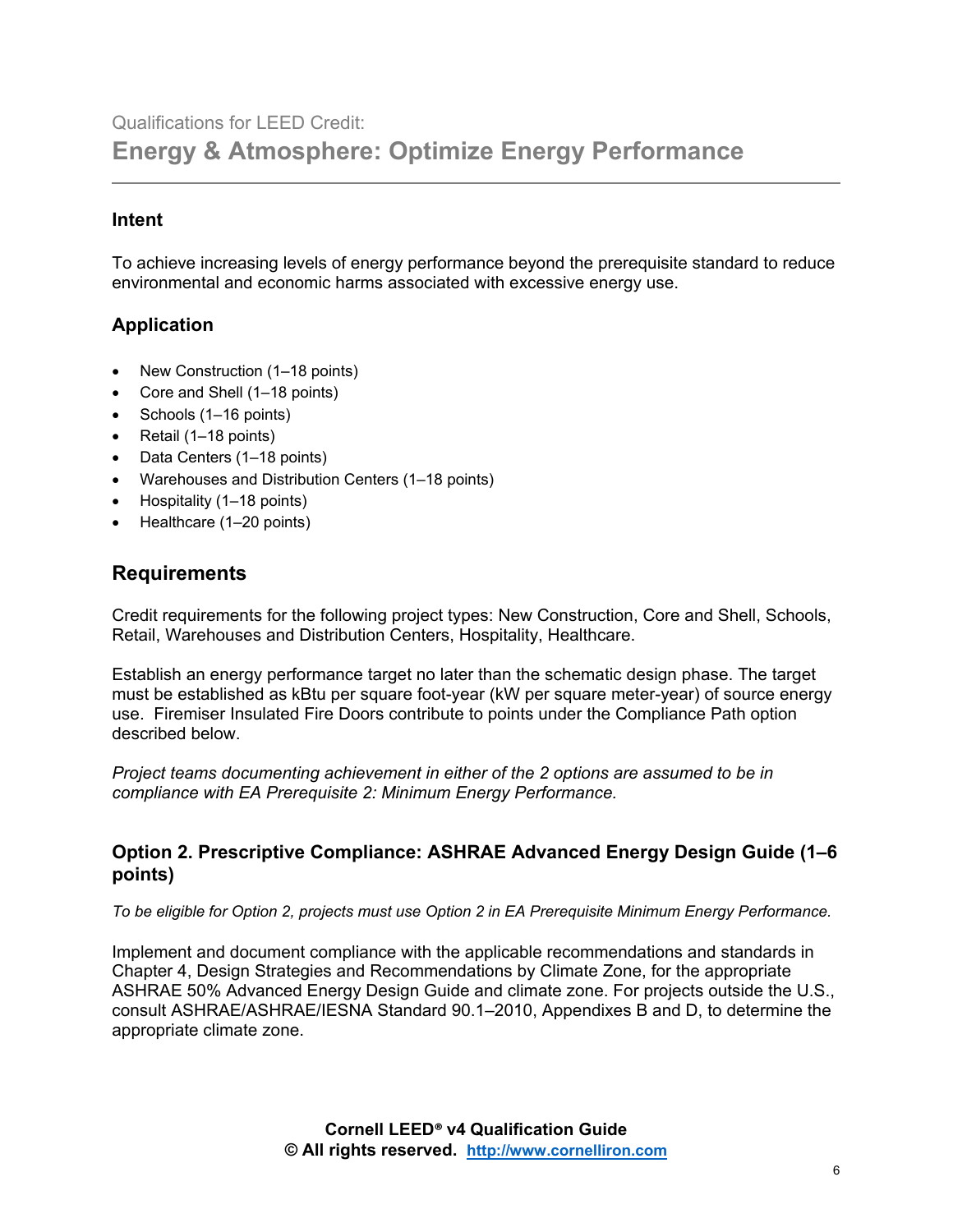Qualifications for LEED Credit:

**Energy & Atmosphere: Optimize Energy Performance (cont'd)**

#### **Option 2. Prescriptive Compliance Paths**

#### **ASHRAE 50% Advanced Energy Design Guide for Small to Medium Office Buildings**

- *Building envelope, opaque:* roofs, walls, floors, slabs, doors, and continuous air barriers (1 point)
- *Building envelope, glazing:* vertical fenestration (1 point)
- *Interior lighting,* including daylighting and interior finishes (1 point)
- *Exterior lighting* (1 point)
- Plug loads, including equipment and controls (1 point)

#### **ASHRAE 50% Advanced Energy Design Guide for Medium to Large Box Retail Buildings**

- *Building envelope, opaque:* roofs, walls, floors, slabs, doors, and vestibules (1 point)
- *Building envelope, glazing:* fenestration all orientations (1 point)
- *Interior lighting,* excluding lighting power density for sales floor (1 point)
- *Additional interior lighting* for sales floor (1 point)
- *Exterior lighting* (1 point)
- Plug loads**,** including equipment choices and controls (1 point)

#### **ASHRAE 50% Advanced Energy Design Guide for K–12 School Buildings**

- *Building envelope, opaque:* roofs, walls, floors, slabs, and doors (1 point)
- *Building envelope, glazing:* vertical fenestration (1 point)
- *Interior lighting,* including daylighting and interior finishes (1 point)
- *Exterior lighting* (1 point)
- Plug loads, including equipment choices, controls, and kitchen equipment (1 point)

#### **ASHRAE 50% Advanced Energy Design Guide for Large Hospitals**

- *Building envelope, opaque:* roofs, walls, floors, slabs, doors, vestibules, and continuous air barriers (1 point)
- *Building envelope, glazing:* vertical fenestration (1 point)
- *Interior lighting,* including daylighting (form or nonform driven) and interior finishes (1 point)
- *Exterior lighting* (1 point)
- Plug loads, including equipment choices, controls, and kitchen equipment (1 point)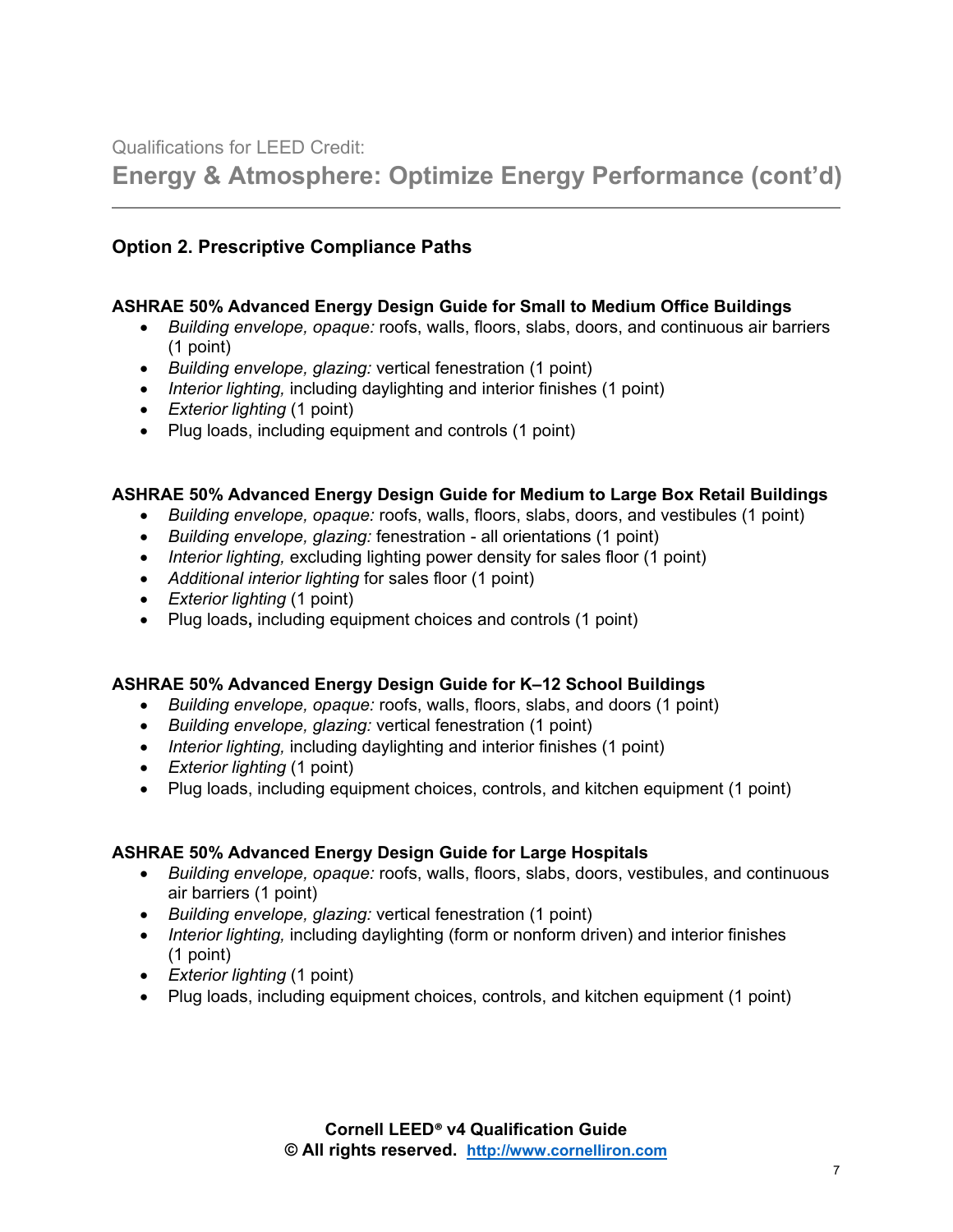#### **ASHRAE 50% Advanced Energy Design Guide for RETAIL Option 2: Prescriptive Compliance**

#### **Option 2. ASHRAE 50% Advanced Energy Design Guides (AEDGs)**

**Step 1.** Confirm prerequisite requirements**.** Ensure that all HVAC and service waterheating equipment meets the requirements of the appropriate AEDG, determined in EA Prerequisite Minimum Energy Performance.

**Step 2.** Determine which points to pursue under AEDGs Consider the AEDG requirements for additional points.

Points can be achieved for building glazing and envelope, including opaque elements such as roofs and walls, interior and exterior lighting, and plug loads. Retail projects are subject to the prescriptive retail criteria listed in Appendix 3, Tables 1–4, but have an additional point opportunity addressing sales floor lighting.

#### **Firemiser Insulated Fire Doors**

*Choosing Firemiser Insulated Fire Door products can help facilitate energy optimization benefits leading to higher building performance and greater energy cost-savings, enabling project teams to earn additional Credit points toward LEED Certification.**Firemiser Insulated Fire Doors help insulate buildings, reducing a building's cooling or heating load while improving energy performance.*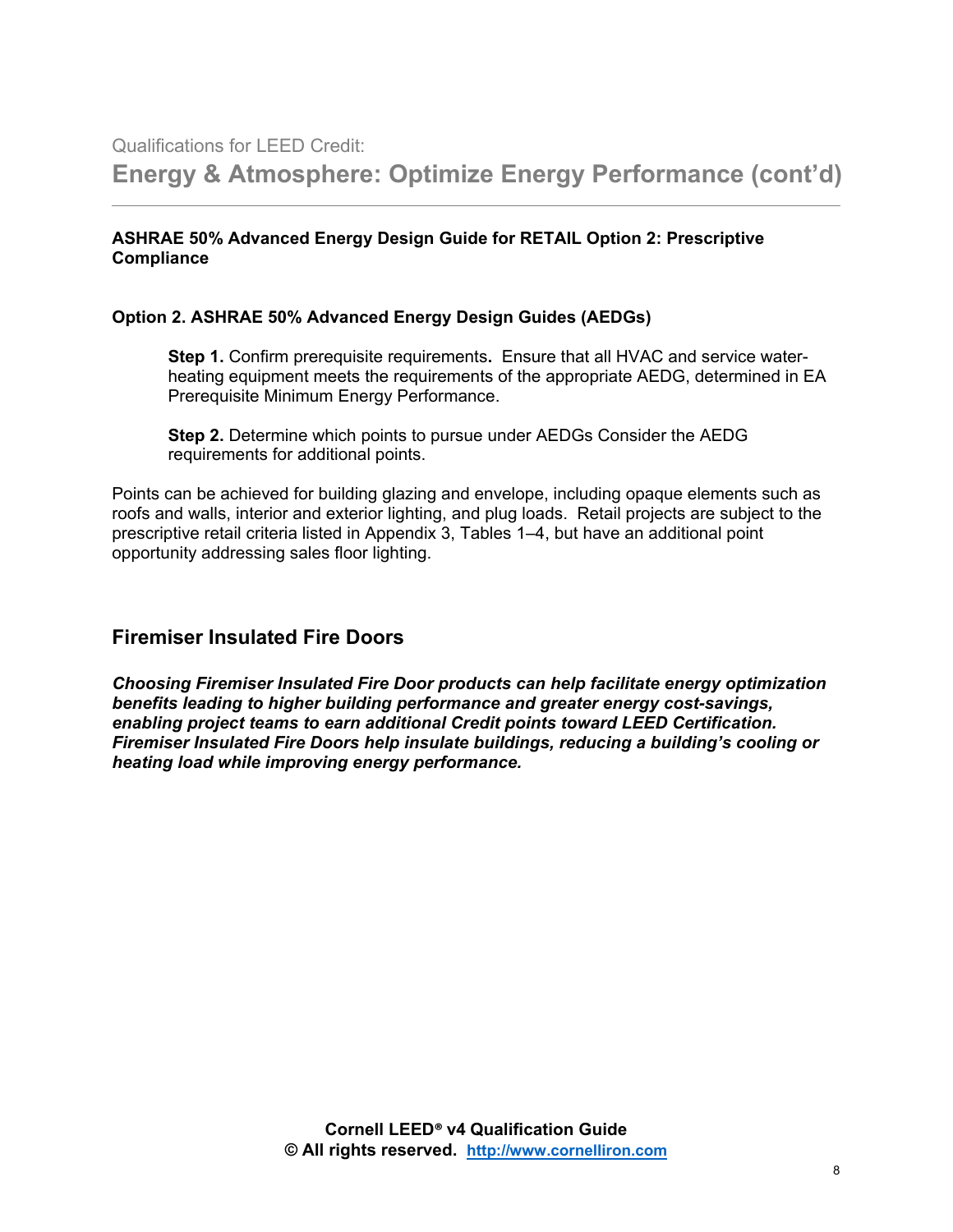Qualifications for LEED Credit: **Materials & Resources: Building Life-Cycle Impact Reduction** 

## **Intent**

To encourage adaptive reuse and optimize the environmental performance of products and materials.

## **Application**

- Data Centers (2–5 points)
- Warehouses and Distribution Centers (2–5 points)
- Hospitality (2–5 points)
- Healthcare (2–5 points)
- New Construction (2–5 points)
- Core and Shell (2–6 points)
- Schools (2–5 points)
- Retail (2–5 points)

## **Requirements**

Demonstrate reduced environmental effects during initial project decision-making by reusing existing building resources or demonstrating a reduction in materials use through life-cycle assessment. Achieve one of the following options.

#### **Option 1. Historic Building Reuse (5 points BD+C, 6 points Core and Shell)**

Maintain the existing building structure, envelope, and interior nonstructural elements of a historic building or contributing building in a historic district. To qualify, the building or historic district must be listed or eligible for listing in the local, state, or national register of historic places. Do not demolish any part of a historic building or contributing building in a historic district unless it is deemed structurally unsound or hazardous. For buildings listed locally, approval of any demolition must be granted by the local historic preservation review board. For buildings listed in a state register or the U.S. National Register of Historic Places (or local equivalent for projects outside the U.S.), approval must appear in a programmatic agreement with the state historic preservation office or National Park Service (or local equivalent for projects outside the U.S.).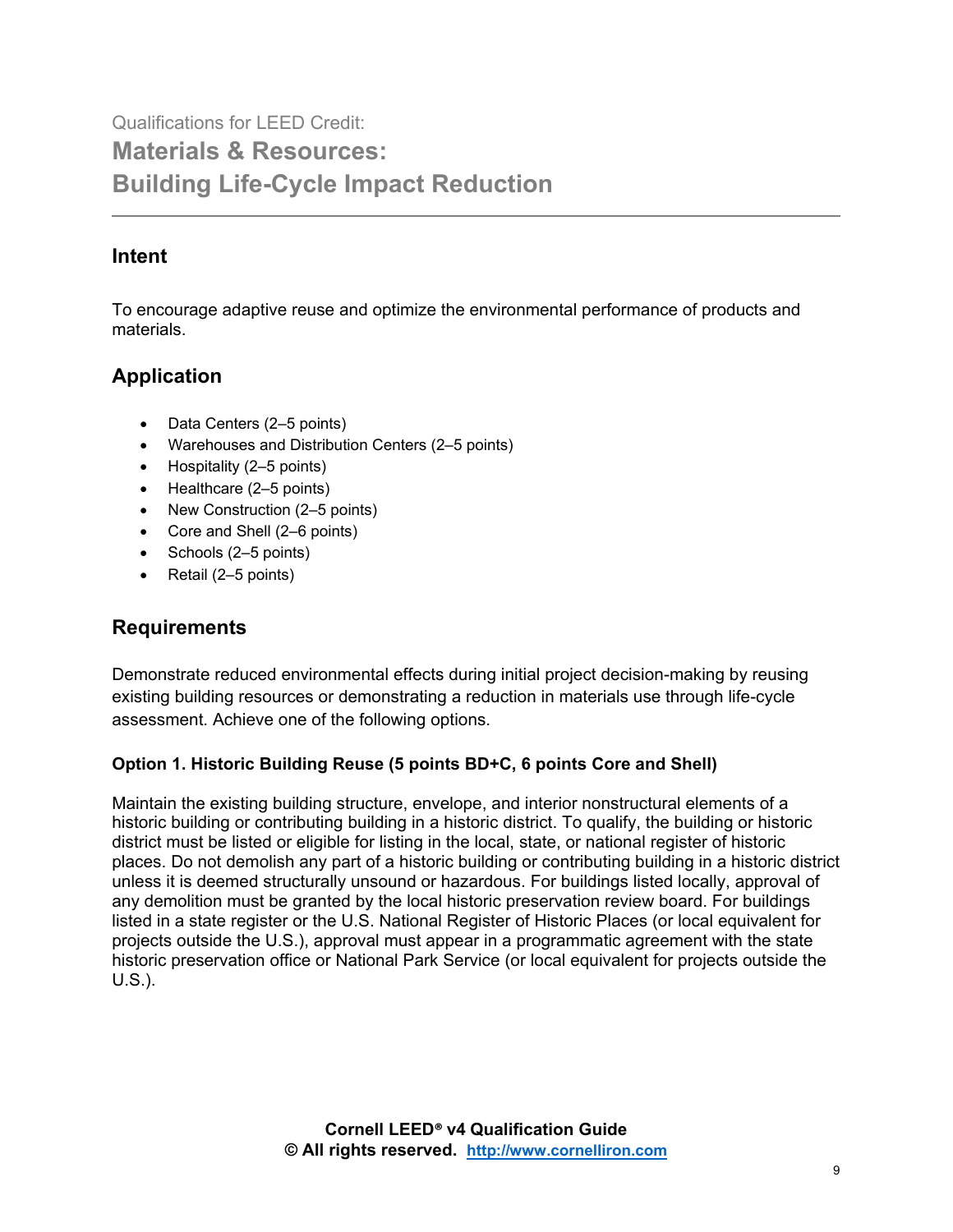## Qualifications for LEED Credit: **Materials & Resources: Building Life-Cycle Impact Reduction (continued)**

Any alteration (preservation, restoration, or rehabilitation) of a historic building or a contributing building in a historic district on the project site must be done in accordance with local or national standards for rehabilitation, whichever are applicable. If building is not subject to historic review, include on the project team a preservation professional who meets U.S. federal qualifications for historic architects (or local equivalent for projects outside the U.S.); the preservation professional must confirm conformance to the Secretary of Interior's Standards for the Treatment of Historic Properties (or local equivalent for projects outside the U.S.).

#### **OR**

#### **Option 2. Renovation of Abandoned or Blighted Building (5 points BD+C, 6 points Core and Shell)**

Maintain at least 50%, by surface area, of the existing building structure, enclosure, and interior structural elements for buildings that meet local criteria of abandoned or are considered blight. The building must be renovated to a state of productive occupancy. Up to 25% of the building surface area may be excluded from credit calculation because of deterioration or damage.

#### **OR**

#### **Option 3. Building and Material Reuse (2–4 points BD+C, 2-5 points Core and Shell)**

Reuse or salvage building materials from off site or on site as a percentage of the surface area, as listed in Table 1. Include structural elements (e.g., floors, roof decking), enclosure materials (e.g., skin, framing), and permanently installed interior elements (e.g., walls, doors, floor coverings, ceiling systems). Exclude from the calculation window assemblies and any hazardous materials that are remediated as a part of the project.

*Materials contributing toward this credit may not contribute toward MR Credit Material Disclosure and Optimization.*

| <b>TABLE 1.</b> Points for reuse of building materials |             |                              |
|--------------------------------------------------------|-------------|------------------------------|
| Percentage of completed project<br>surface area reused | Points BD+C | Points BD+C (Core and Shell) |
| 25%                                                    |             |                              |
| 50%                                                    |             |                              |
| 75%                                                    | 4           |                              |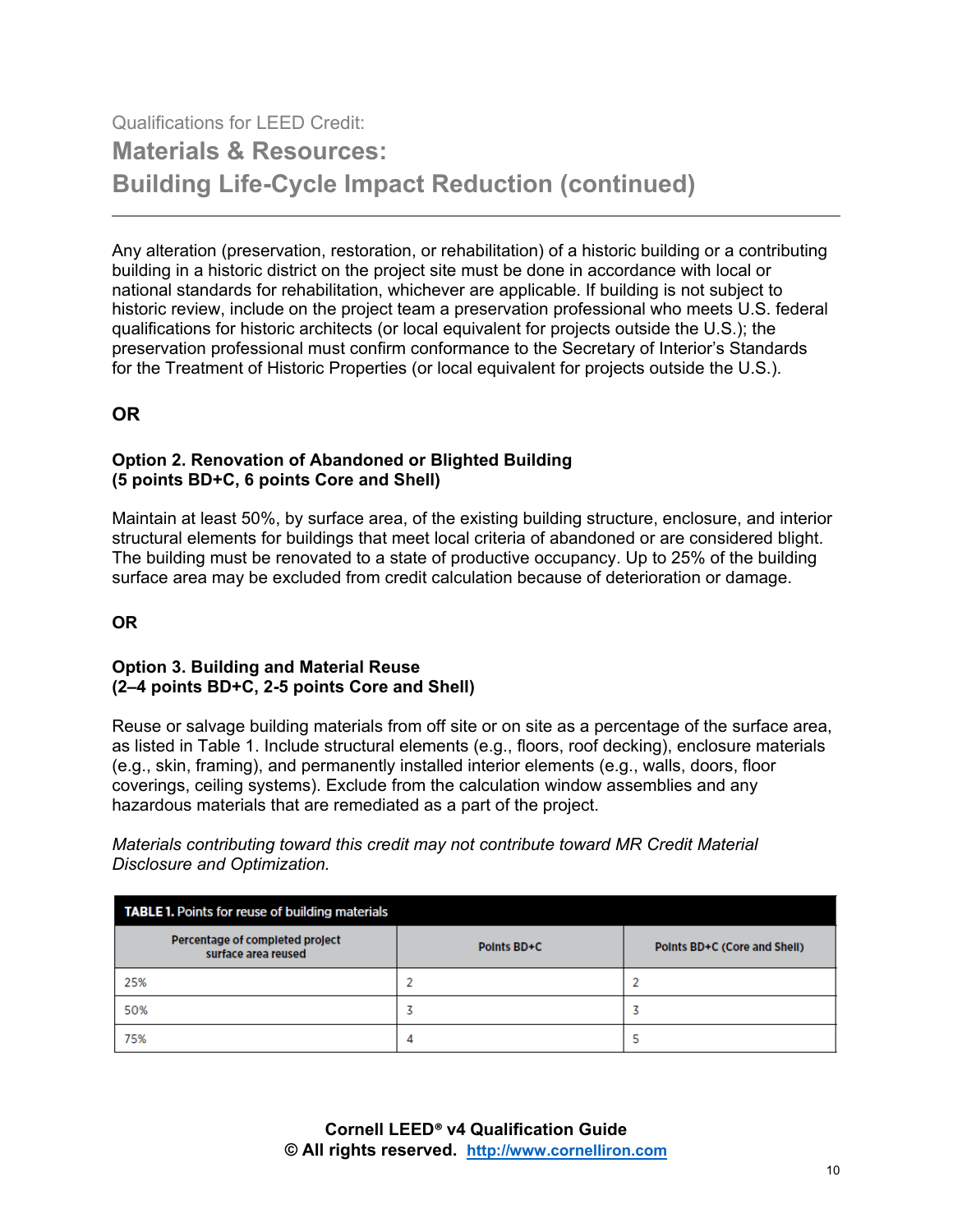## Qualifications for LEED Credit: **Materials & Resources: Building Life-Cycle Impact Reduction (continued)**

## **OR**

#### **Option 4. Whole-Building Life-Cycle Assessment (3 points)**

For new construction (buildings or portions of buildings), conduct a life-cycle assessment of the project's structure and enclosure that demonstrates a minimum of 10% reduction, compared with a baseline building, in at least three of the six impact categories listed below, one of which must be global warming potential. No impact category assessed as part of the life-cycle assessment may increase by more than 5% compared with the baseline building.

The baseline and proposed buildings must be of comparable size, function, orientation, and operating energy performance as defined in EA Prerequisite Minimum Energy Performance. The service life of the baseline and proposed buildings must be the same and at least 60 years to fully account for maintenance and replacement. Use the same life-cycle assessment software tools and data sets to evaluate both the baseline building and the proposed building, and report all listed impact categories. Data sets must be compliant with ISO 14044.

Select at least three of the following impact categories for reduction:

- global warming potential (greenhouse gases), in CO2e;
- depletion of the stratospheric ozone layer, in kg CFC-11;
- acidification of land and water sources, in moles H+ or kg SO2;
- eutrophication, in kg nitrogen or kg phosphate;
- formation of tropospheric ozone, in kg NOx or kg ethene; and
- depletion of nonrenewable energy resources, in MJ.

#### **For Options 2 and 3:**

Each assembly (vertical or horizontal) may be calculated as up to three layers of surface area: enclosure and finish floor, structure, and interior finish and ceiling finish. See *Further Explanation: Calculating Surface Area*.

#### **Project Type Variations - Existing Buildings with Additions**

Project teams may pursue only one option. For an existing building with an addition, the team can pursue either a reuse option (Option 1, 2, or 3) for the existing portions of the building or the LCA option (Option 4) for the new construction addition. In most cases, more points are available for reuse options, but the project team may determine the appropriate option given their sustainability goals.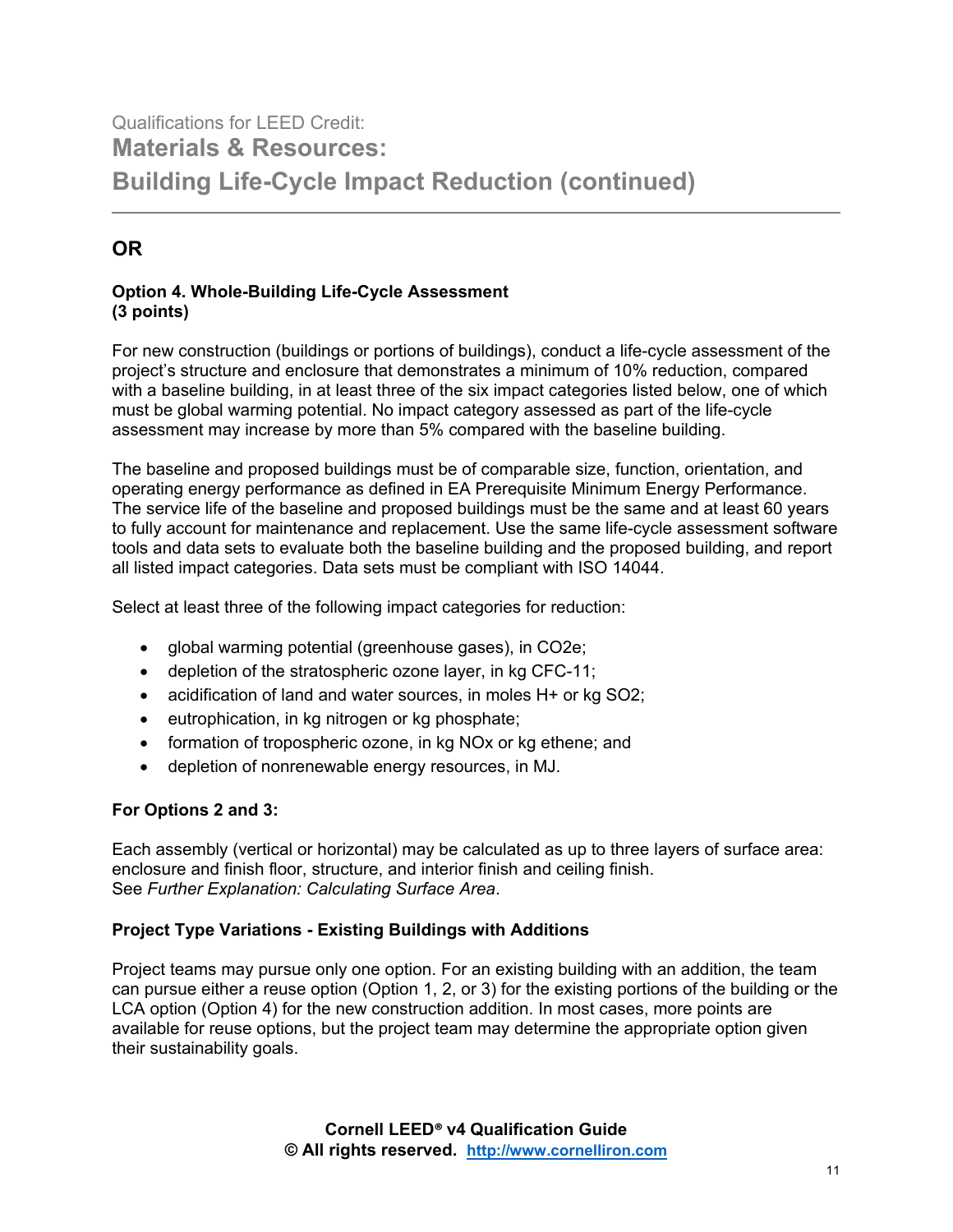## Qualifications for LEED Credit: **Materials & Resources: Building Life-Cycle Impact Reduction (continued)**

### **Required Documentation**

#### **Option 1 (all of the following)**

- 1. Documentation of historic designation status
- 2. Narrative describing demolition (if any)
- 3. Documentation of how additions and alterations (if any) meet local review board requirements

#### **Option 2 (all of the following)**

- 1. Narrative describing abandoned or blighted status
- 2. Reused elements table and calculations

#### **Option 3**

1. Reused elements table and calculations

#### **Option 4 (all of the following)**

- 2. Description of LCA assumptions, scope, and analysis process for baseline building and proposed building
- 3. Life-cycle impact assessment summary showing outputs of proposed building with percentage change from baseline building for all impact indicators

#### **Firemiser Insulated Fire Doors**

*Choosing Firemiser Insulated Fire Door products helps project teams provide significant material resource reduction through opportunities such as restoring existing buildings, reusing building components and reducing a building's environmental footprint while contributing up to 6 Credit points (subject to project-type) toward LEED Certification.*

*Firemiser Insulated Fire Doors have been proven adaptively reusable and can contribute to the optimization of the environmental performance of building construction or renovation through reducing waste and demolition disposal.*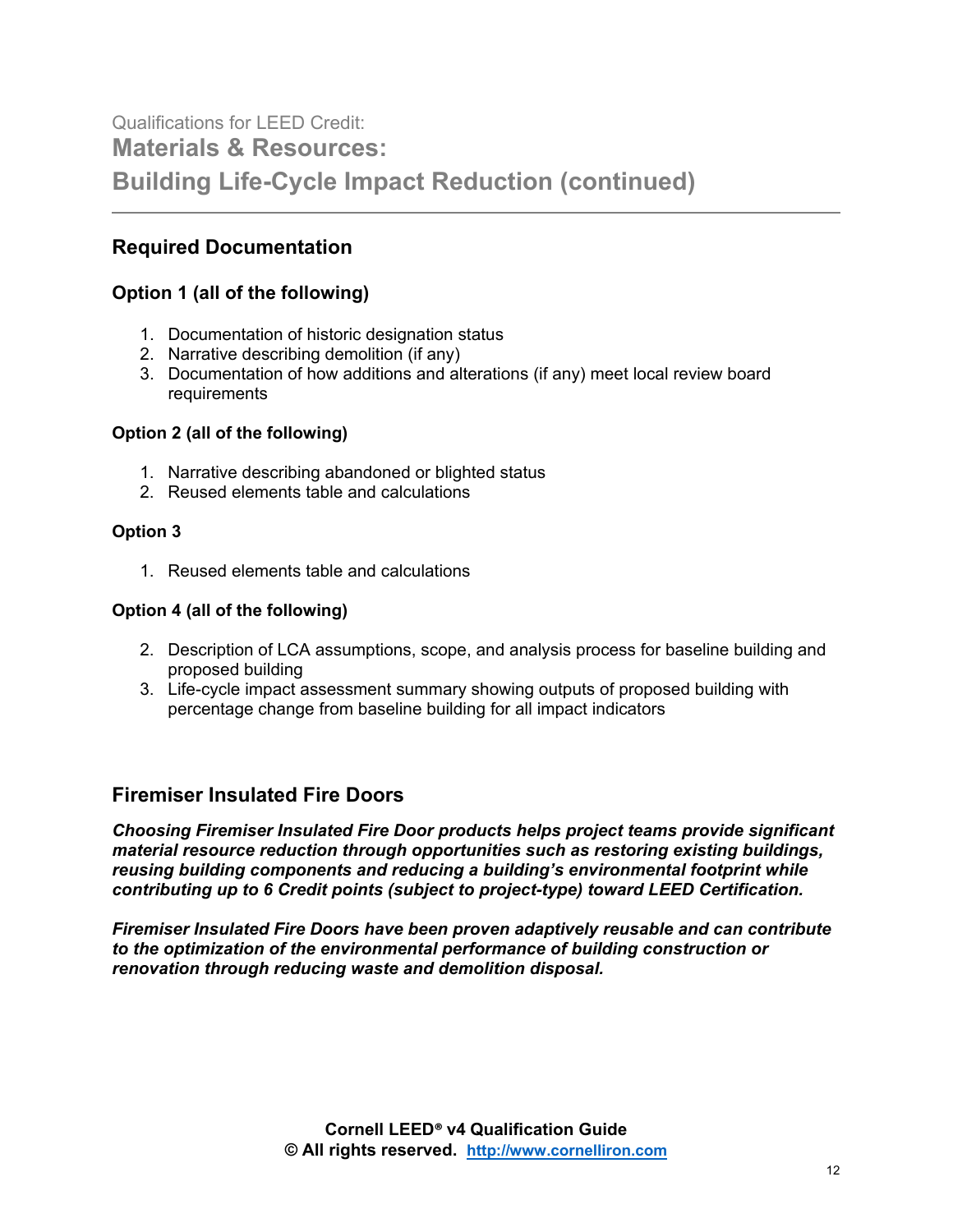Qualifications for LEED Credit: **Indoor Environmental Quality: Low-Emitting Materials** 

## **Intent**

To reduce concentrations of chemical contaminants that can damage air quality, human health, productivity, and the environment.

## **Application**

- New Construction (1–3 points)
- Core and Shell (1–3 points)
- Schools (1–3 points)
- Retail (1–3 points)
- Data Centers (1–3 points)
- Warehouses and Distribution Centers (1–3 points)
- Hospitality (1–3 points)
- Healthcare (1–3 points)

## **Requirements**

This credit includes requirements for product manufacturing as well as project teams. It covers volatile organic compound (VOC) emissions into indoor air and the VOC content of materials, as well as the testing methods by which indoor VOC emissions are determined. Different materials must meet different requirements to be considered compliant for this credit.

The building interior and exterior are organized in seven categories, each with different thresholds of compliance. The building interior is defined as everything within the waterproofing membrane. The building exterior is defined as everything outside and inclusive of the primary and secondary weather-proofing system, such as waterproofing membranes and air- and waterresistive barrier materials.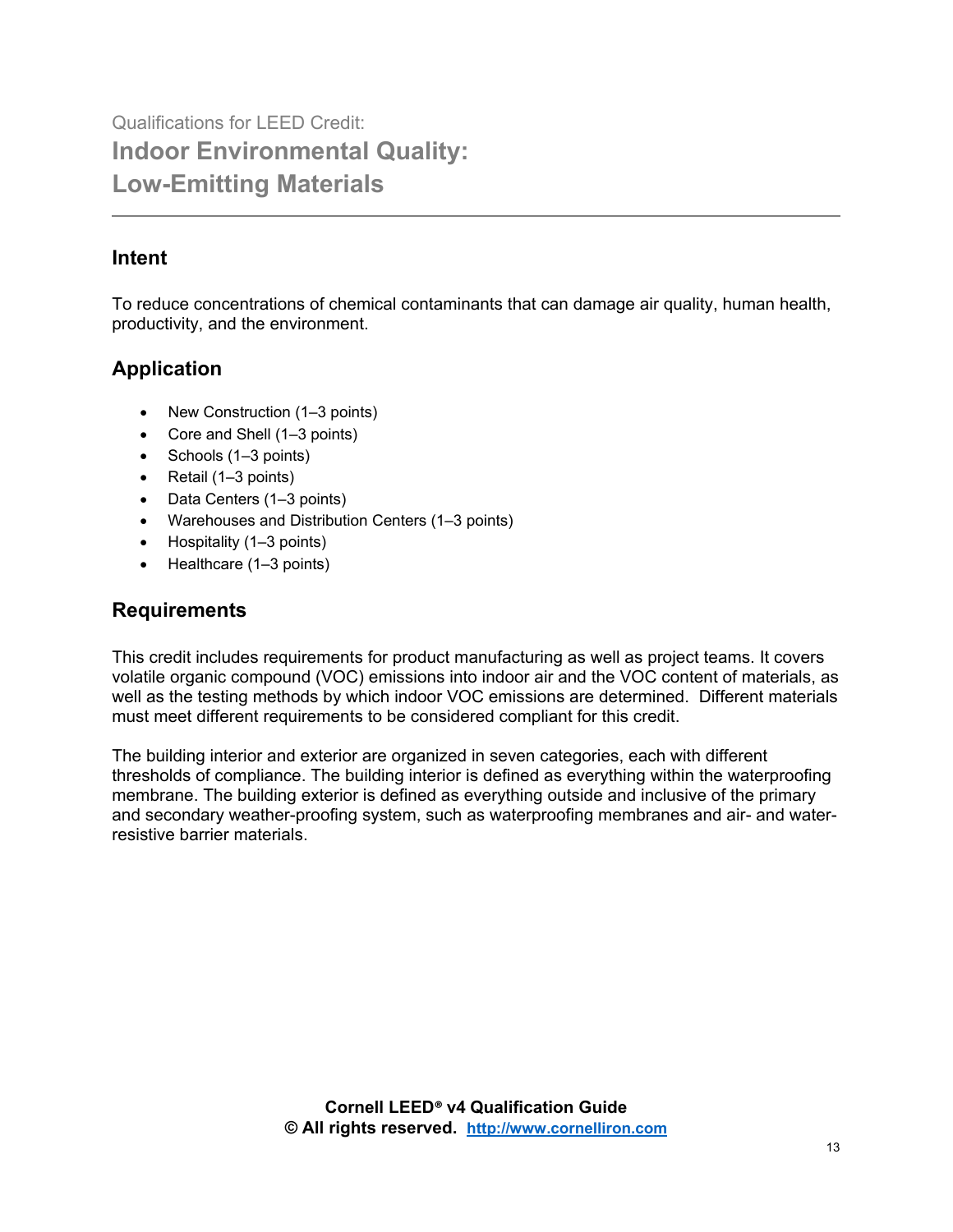## Qualifications for LEED Credit: **Indoor Environmental Quality: Low-Emitting Materials (continued)**

#### **Option 1. Product Category Calculations**

Achieve the threshold level of compliance with emissions and content standards for the appropriate product category.

| TABLE 1. Thresholds of compliance with emissions and content standards for 7 categories of materials |                                                                    |                                                                                                                                                         |  |
|------------------------------------------------------------------------------------------------------|--------------------------------------------------------------------|---------------------------------------------------------------------------------------------------------------------------------------------------------|--|
| <b>Category</b>                                                                                      | <b>Threshold</b>                                                   | <b>Emissions and content requirements</b>                                                                                                               |  |
| Interior paints and coatings applied<br>on site                                                      | At least 90%, by volume, for<br>emissions; 100% for VOC<br>content | • General Emissions Evaluation for paints and coatings applied<br>to walls, floors, and ceilings<br>• VOC content requirements for wet applied products |  |
| Interior adhesives and sealants<br>applied on site (including flooring<br>adhesive)                  | At least 90%, by volume, for<br>emissions; 100% for VOC<br>content | <b>General Emissions Evaluation</b><br>٠<br>• VOC content requirements for wet applied products                                                         |  |
| <b>Flooring</b>                                                                                      | 100%                                                               | <b>General Emissions Evaluation</b>                                                                                                                     |  |
| Composite wood                                                                                       | 100% not covered by other<br>categories                            | <b>Composite Wood Evaluation</b>                                                                                                                        |  |
| Ceilings, walls, thermal, and<br>acoustic insulation.                                                | 100%                                                               | • General Emissions Evaluation<br>• Healthcare, Schools only<br>Additional insulation requirements                                                      |  |
| Furniture (include in calculations if<br>part of scope of work)                                      | At least 90%, by cost                                              | <b>Furniture Evaluation</b>                                                                                                                             |  |
| <b>Healthcare and Schools Projects</b><br>only: Exterior applied products                            | At least 90%, by volume                                            | <b>Exterior Applied Products</b>                                                                                                                        |  |

Qualifications for LEED Credit: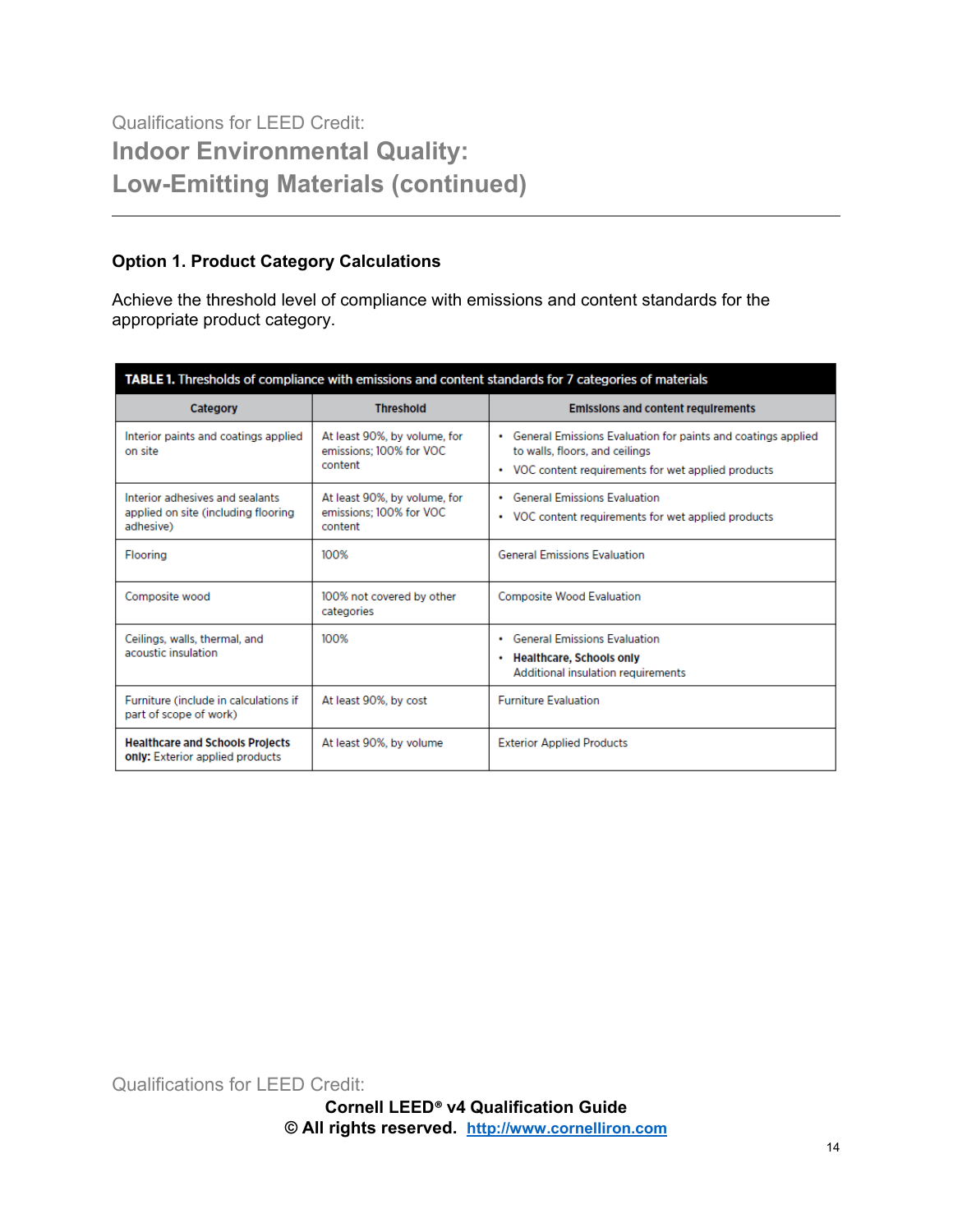#### **Option 1. Product Category Calculations (continued)**

Achieve the threshold level of compliance with emissions and content standards for the number of product categories listed in Table 2.

| TABLE 2. Points for number of compliant categories of products                                                                                |                                       |  |
|-----------------------------------------------------------------------------------------------------------------------------------------------|---------------------------------------|--|
| <b>Compliant categories</b>                                                                                                                   | <b>Points</b>                         |  |
| New Construction, Core and Shell, Retail, Data Centers, Warehouses and Distribution Centers,<br><b>Hospitality projects without furniture</b> |                                       |  |
| 2                                                                                                                                             | 1                                     |  |
| 4                                                                                                                                             | 2                                     |  |
| 5                                                                                                                                             | 3                                     |  |
| New Construction, Core and Shell, Retail, Data Centers, Warehouses and Distribution Centers,<br>Hospitality projects with furniture           |                                       |  |
| 3                                                                                                                                             | 1                                     |  |
| 5                                                                                                                                             | 2                                     |  |
| 6                                                                                                                                             | 3                                     |  |
|                                                                                                                                               | Schools, Healthcare without furniture |  |
| 3                                                                                                                                             | 1                                     |  |
| 5                                                                                                                                             | 2                                     |  |
| 6                                                                                                                                             | 3                                     |  |
| Schools, Healthcare with furniture                                                                                                            |                                       |  |
| 4                                                                                                                                             | 1                                     |  |
| 6                                                                                                                                             | 2                                     |  |
| 7                                                                                                                                             | 3                                     |  |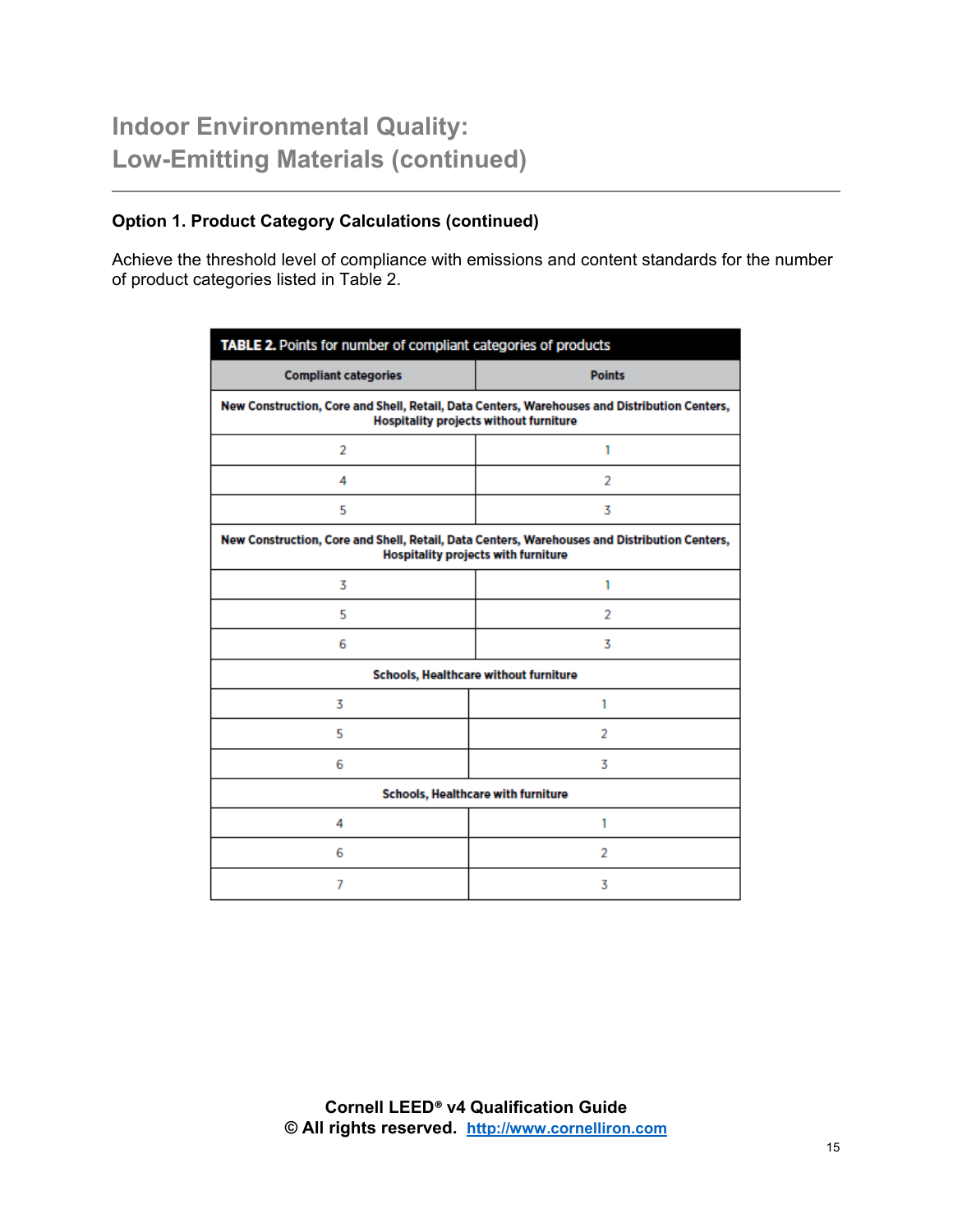## Qualifications for LEED Credit: **Indoor Environmental Quality: Low-Emitting Materials (continued)**

#### **Option 2. Budget Calculation Method**

If some products in a category do not meet the criteria, project teams may use the budget calculation method (Table 3).

| TABLE 3. Points for percentage compliance, under budget calculation method |               |  |
|----------------------------------------------------------------------------|---------------|--|
| <b>Percentage of total</b>                                                 | <b>Points</b> |  |
| $\geq$ 50% and $<$ 70%                                                     |               |  |
| $\geq$ 70% and $<$ 90%                                                     |               |  |
| >90%                                                                       |               |  |

The budget method organizes the building interior into six assemblies:

- flooring;
- ceilings;
- walls;
- thermal and acoustic insulation;
- furniture; and
- Healthcare, Schools only: exterior applied products.

Include furniture in the calculations if it is part of the scope of work. Walls, ceilings, and flooring are defined as building interior products; each layer of the assembly, including paints, coatings, adhesives, and sealants, must be evaluated for compliance. Insulation is tracked separately.

For calculations please reference Equations 1, 2 and 3 in the LEED Reference Guide for Building Design & Construction, v4, pages 659-660.

Qualifications for LEED Credit:

**Cornell LEED® v4 Qualification Guide © All rights reserved. [http://www.cornelliron.com](http://www.cornelliron.com/)**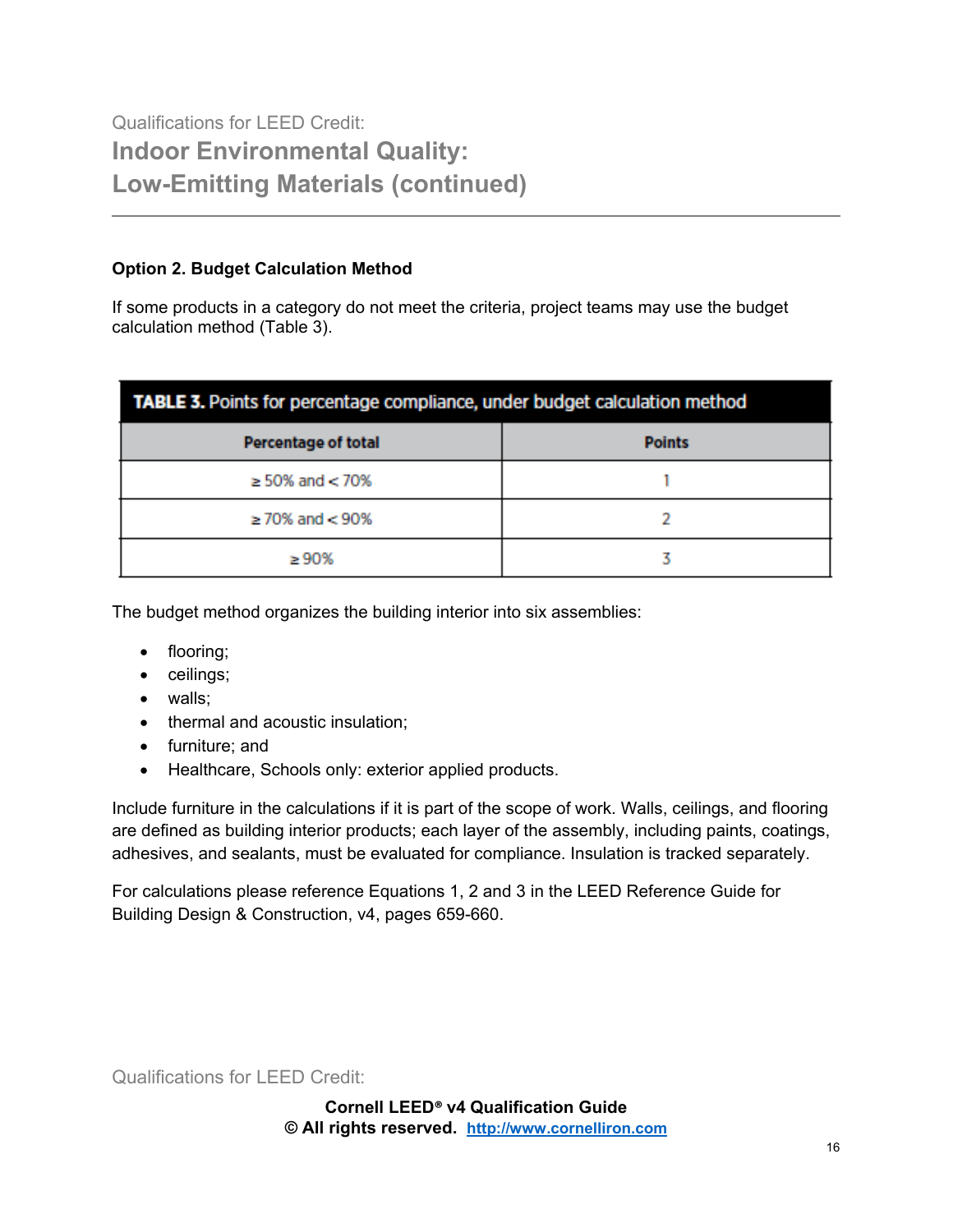#### **Option 2. Budget Calculation Method (continued)**

Calculate surface area of assembly layers based on the manufacturer's documentation for application.

If 90% of an assembly meets the criteria, the system counts as 100% compliant. If less than 50% of an assembly meets the criteria, the assembly counts as 0% compliant.

Manufacturers' claims. Both first-party and third-party statements of product compliance must follow the guidelines in CDPH SM V1.1–2010, Section 8. Organizations that certify manufacturers' claims must be accredited under ISO Guide 65.

Laboratory requirements. Laboratories that conduct the tests specified in this credit must be accredited under ISO/IEC 17025 for the test methods they use.

#### **Emissions and Content Requirements**

To demonstrate compliance, a product or layer must meet all of the following requirements, as applicable.

**Inherently non-emitting sources.** Products that are inherently non-emitting sources of VOCs (stone, ceramic, *powder-coated metals, plated or anodized metal*, glass, concrete, clay brick, and unfinished or untreated solid wood flooring) are considered fully compliant without any VOC emissions testing if they do not include integral organic based surface coatings, binders, or sealants.

**General emissions evaluation.** Building products must be tested and determined compliant in accordance with California Department of Public Health (CDPH) Standard Method v1.1–2010, using the applicable exposure scenario. The default scenario is the private office scenario. The manufacturer's or third-party certification must state the exposure scenario used to determine compliance. Claims of compliance for wet-applied products must state the amount applied in mass per surface area.

Manufacturers' claims of compliance with the above requirements must also state the range of total VOCs after 14 days (336 hours), measured as specified in the CDPH Standard Method v1.1:

- 0.5 mg/m3 or less;
- between 0.5 and 5.0 mg/m3; or
- 5.0 mg/m3 or more.

Qualifications for LEED Credit:

**Cornell LEED® v4 Qualification Guide © All rights reserved. [http://www.cornelliron.com](http://www.cornelliron.com/)**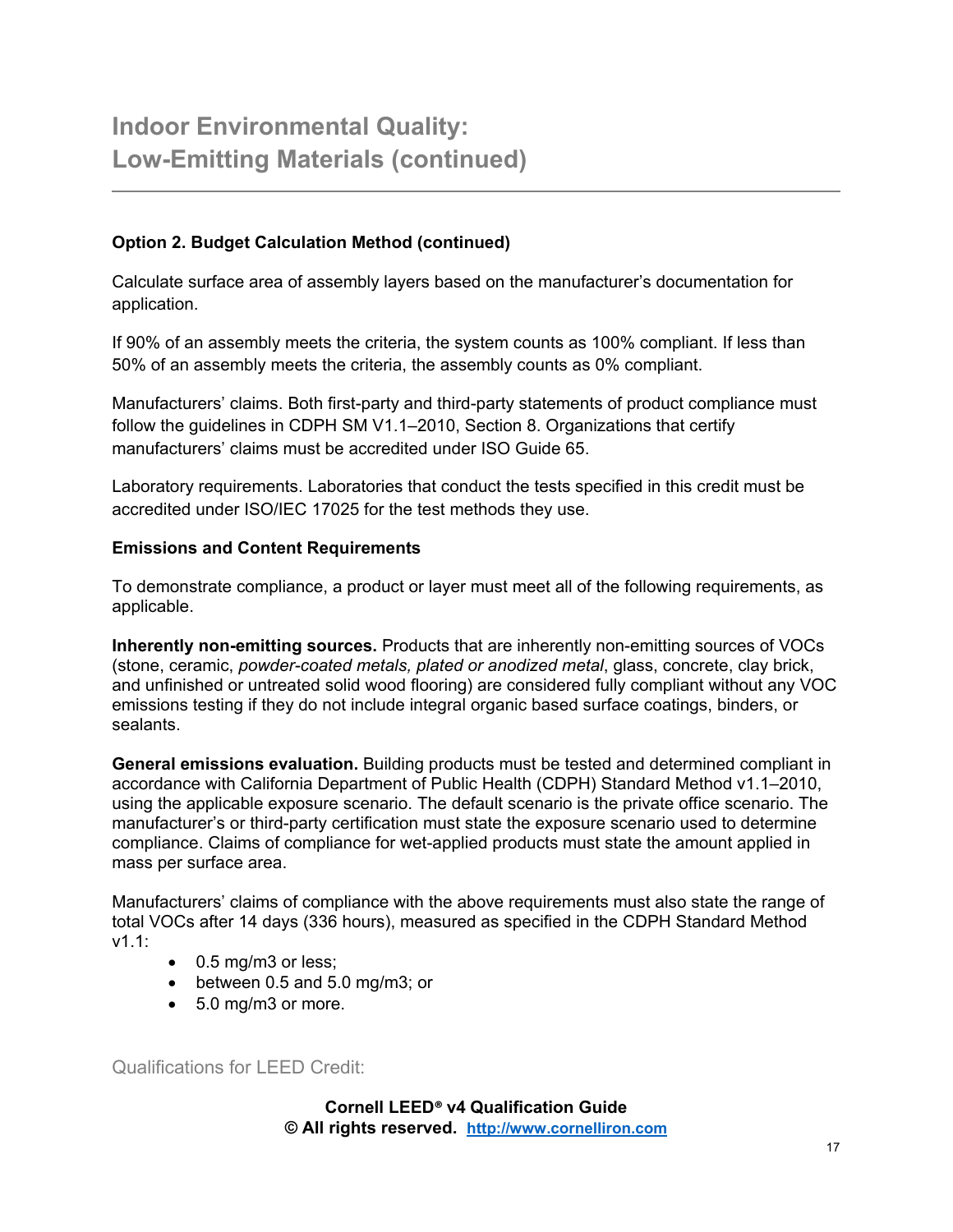**Projects outside the U.S.** may use products tested and deemed compliant in accordance with either (1) the CDPH standard method (2010) or (2) the German AgBB Testing and Evaluation Scheme (2010). Test products either with (1) the CDPH Standard Method (2010), (2) the German AgBB Testing and Evaluation Scheme (2010), (3) ISO 16000-3: 2010, ISO 16000-6: 2011, ISO 16000-9: 2006, ISO 16000-11:2006 either in conjunction with AgBB, or with French legislation on VOC emission class labeling, or (4) the DIBt testing method (2010). If the applied testing method does not specify testing details for a product group for which the CDPH standard method does provide details, use the specifications in the CDPH standard method. U.S. projects must follow the CDPH standard method.

#### **Firemiser Insulated Fire Doors**

*Specifying Firemiser Insulated Fire Doors as your exterior opening product helps project teams reduce a building's environmental footprint by choosing doors that are constructed of powder-coated, plated and/or anodized metal and mineral wool insulation materials which are inherently non-emitting sources of VOCs (no volatile organic compounds, no chemical additives and no impurities).*

*Additionally, choosing Firemiser Insulated Fire Doors guarantees protection against contaminants that can damage air quality, human health, productivity, and the environment and ensures the safety of both the installing trades as well as the end-user occupants.* 

Qualifications for LEED Credit: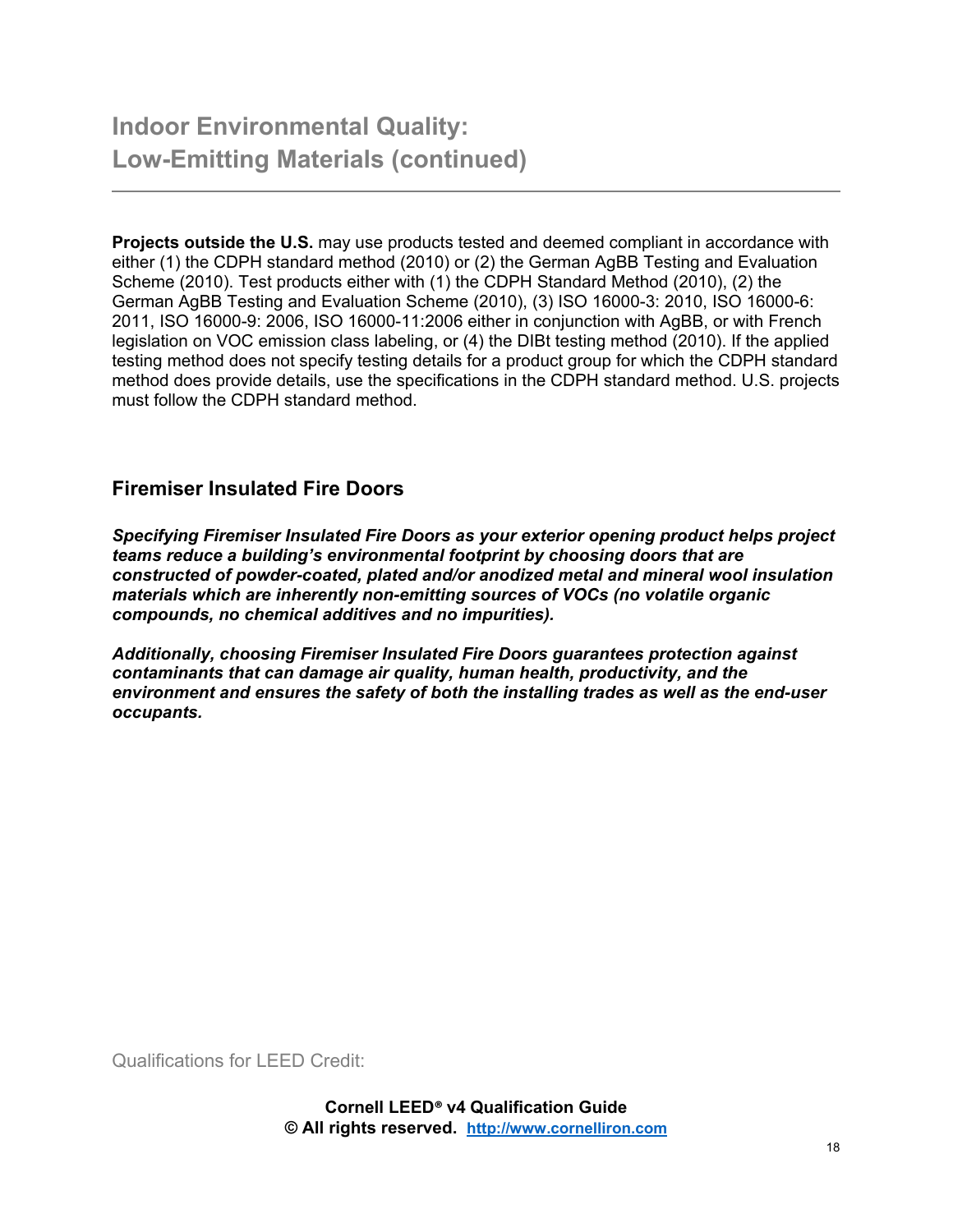## **Innovation Credit: Innovation**

### **Intent**

To encourage projects to achieve exceptional or innovative performance.

## **Application**

- Data Centers (1–5 points)
- Warehouses and Distribution Centers (1–5 points)
- Hospitality (1–5 points)
- Healthcare (1–5 points)
- New Construction (1–5 points)
- Core and Shell (1–5 points)
- Schools (1-5 points)
- Retail (1–5 points)

### **Requirements**

Project teams can use any combination of innovation, pilot, and exemplary performance strategies. Projects may earn *up to 5 points through any combination of the following*:

- Innovation (up to 4 points). This option is appropriate for strategies that are not addressed by any existing credits in the LEED rating system under which the project will be certified.
- Pilot credits (up to 4 points). This option requires project teams to achieve, document, and provide feedback on pilot credit strategies developed by USGBC members and committees.
- Exemplary performance (up to 2 points). This option is achieved by demonstrating performance that greatly exceeds the level or scope required by existing LEED prerequisites or credits.

Qualifications for LEED Credit: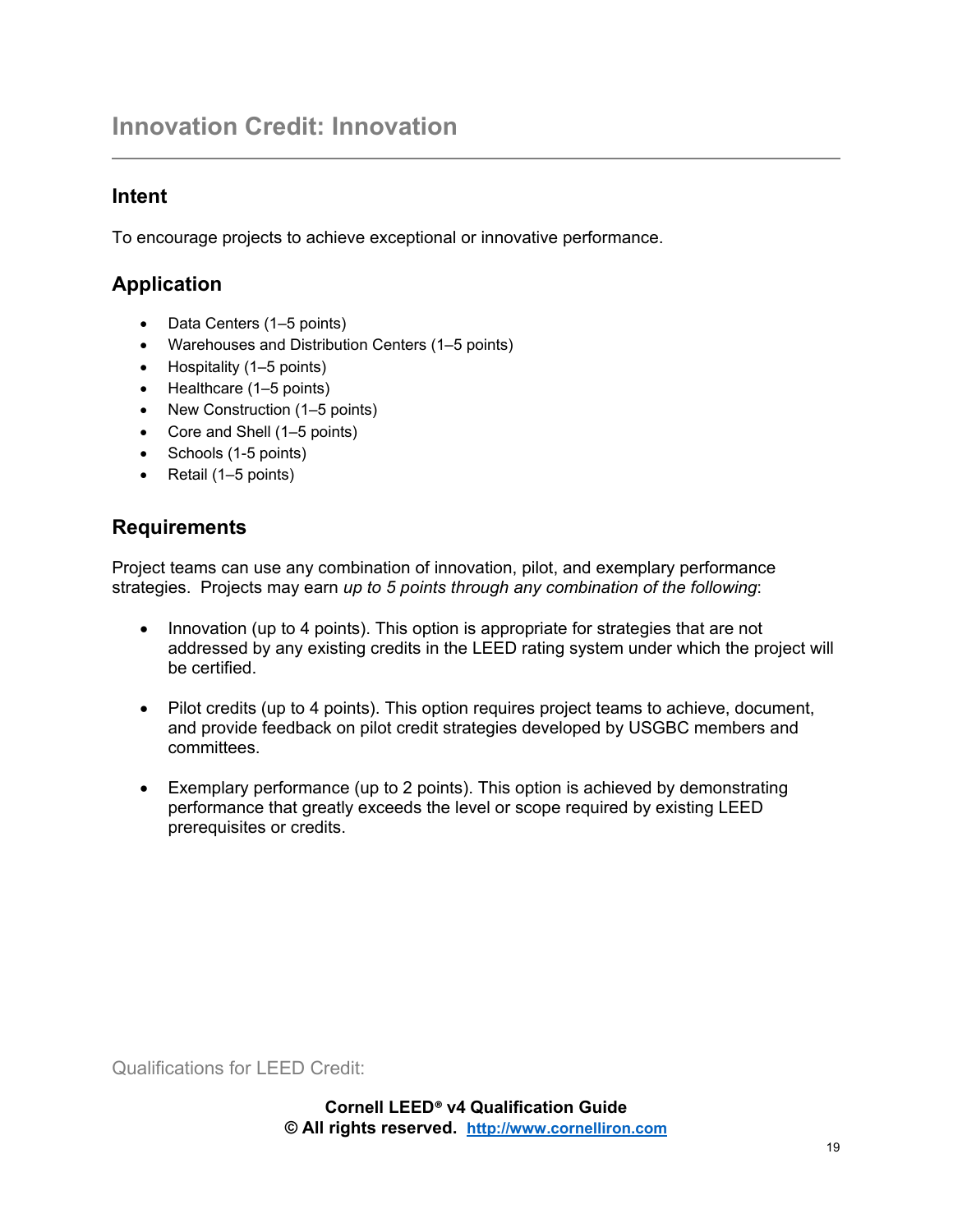#### **Option 1. Innovation (1 point)**

Achieve significant, measurable environmental performance using a strategy not addressed in the LEED green building rating system. Identify the following:

- the intent of the proposed innovation credit;
- proposed requirements for compliance;
- proposed submittals to demonstrate compliance; and
- the design approach or strategies used to meet the requirements.

#### **Option 2. Pilot (1 point)**

Achieve one pilot credit from USGBC's LEED Pilot Credit Library

#### **Option 3. Additional Strategies**

- **Innovation (1-3 points)**  Defined in Option 1 above.
- **Pilot (1–3 points)**  Meet the requirements of Option 2.
- **Exemplary Performance (1–2 points)** Achieve exemplary performance in an existing LEED v4 prerequisite or credit that allows exemplary performance, as specified in the LEED Reference Guide, v4 edition. An exemplary performance point is typically earned for achieving double the credit requirements or the next incremental percentage threshold.

#### **Behind the Intent**

Sustainable design comes from innovative strategies and thinking. Institutional measures that reward such thinking—such as the achievement of this credit—benefit our environment. Recognition of exceptional efforts will spur further innovation.

When project teams innovate and go beyond LEED requirements, they not only achieve measurable environmental benefits beyond those specified by the LEED rating system, they also have the opportunity to explore cutting-edge pilot credits and contribute to the development of future LEED credits.

**Cornell LEED® v4 Qualification Guide** Qualifications for LEED Credit: **Innovation Credit: Innovation (continued)** 

**© All rights reserved. [http://www.cornelliron.com](http://www.cornelliron.com/)**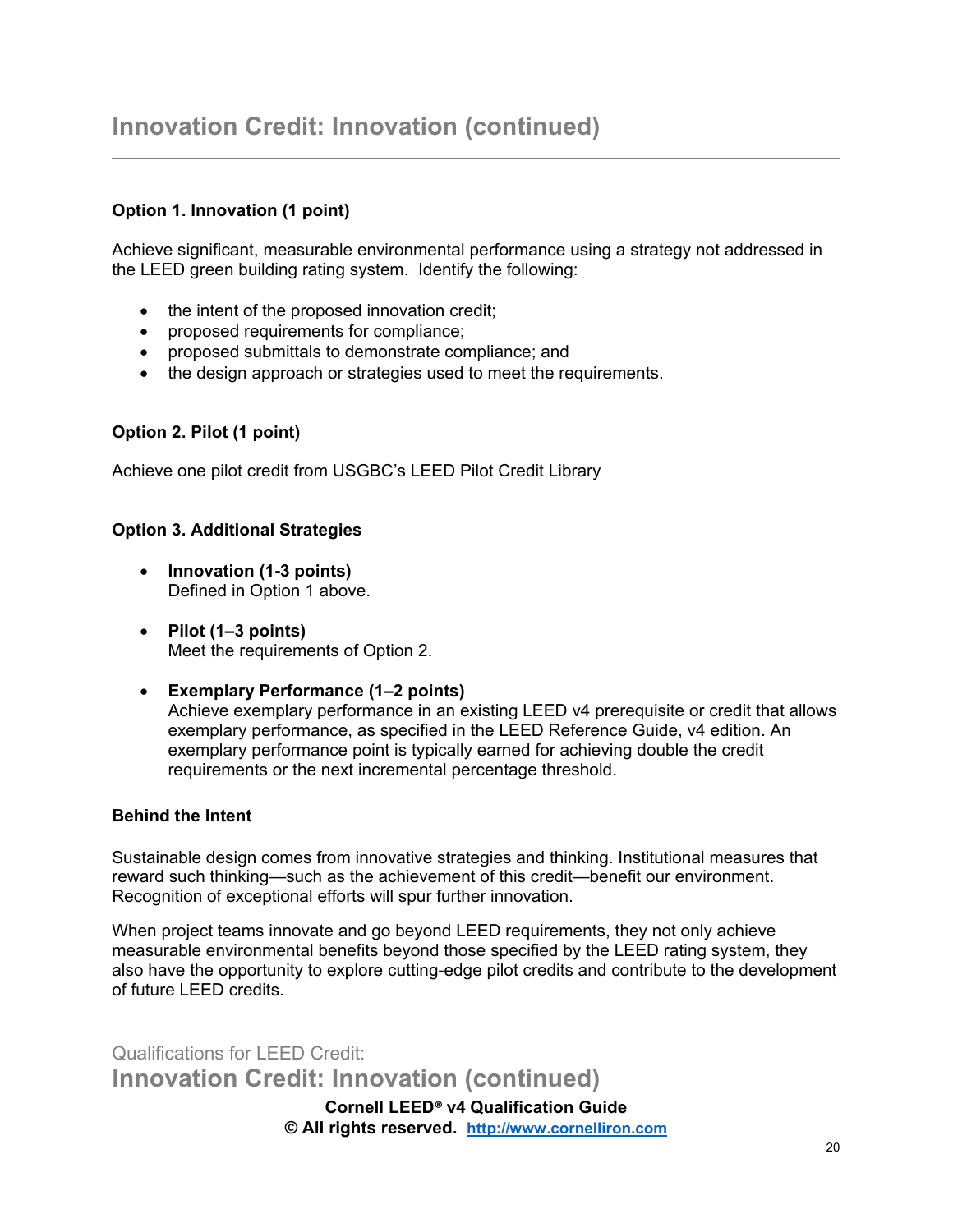When project teams can demonstrate that the project exceeds the standard level of performance associated with one or more LEED credits, their innovations can be adopted by other teams in the future.

Innovation credits are not awarded for the use of a particular product or design strategy if the technology aids in the achievement of an existing LEED credit, even if the project is not attempting to earn that credit.

No strategy can achieve more than 1 point under Innovation. That is, a single strategy cannot be double-counted for both exemplary performance and innovation (or both exemplary performance and a pilot credit, or both a pilot credit and innovation).

#### **Required Documentation**

#### **Option 1: Innovation**

- 1. Innovation narrative
- 2. Supporting documentation

#### **Option 2: Pilot Credits**

- 1. Supporting documentation
- 2. Pilot credit registration
- 3. Pilot credit survey
- 4. Pilot credit specific submittals

#### **Option 3: Additional Strategies / Exemplary Performance**

- 1. Supporting documentation
- 2. Exemplary performance credit and level

### **Firemiser Insulated Fire Doors**

*Choosing Firemiser Insulated Fire Doors as an innovative design element and/or utilizing Firemiser Insulated Fire Doors to achieve exceptional or innovative performance as a construction envelope element could contribute to any combination of innovation, pilot and exemplary performance strategies that may earn up to 5 Credit points toward LEED Certification. Firemiser is the proven environmentally responsible choice.* 

Qualifications for LEED Credit: **Regional Priority**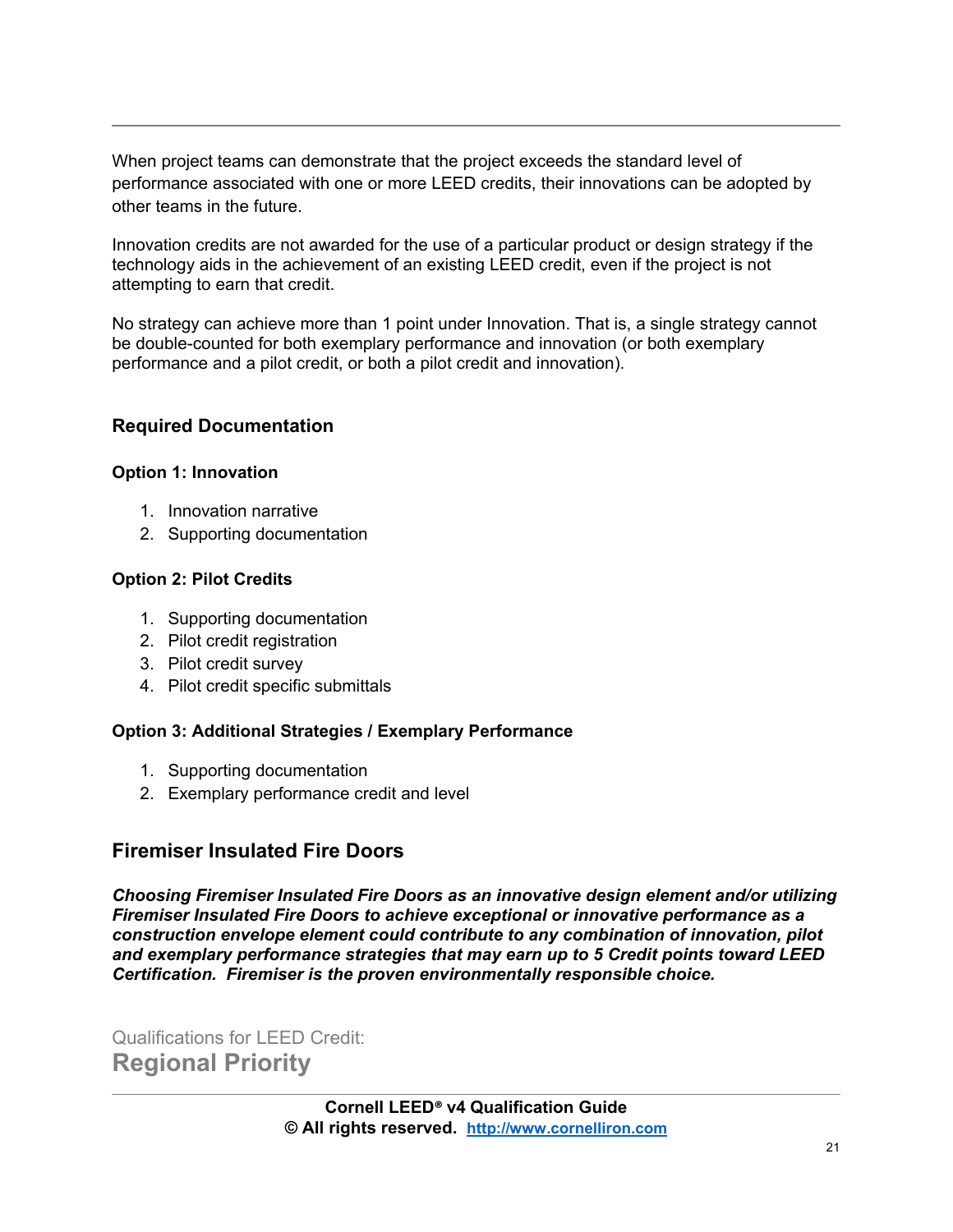#### **Intent**

To provide an incentive for the achievement of credits that address geographically specific environmental, social equity, and public health priorities.

## **Application**

- Data Centers (1–4 points)
- Warehouses and Distribution Centers (1–4 points)
- Hospitality (1–4 points)
- Healthcare (1–4 points)
- New Construction (1–4 points)
- Core and Shell (1–4 points)
- Schools (1–4 points)
- Retail (1–4 points)

#### **Requirements**

Earn up to four of the six Regional Priority credits. These credits have been identified by the USGBC regional councils and chapters as having additional regional importance for the project's region. A database of Regional Priority credits and their geographic applicability is available on the USGBC website, [http://www.usgbc.org.](http://www.usgbc.org/) One point is awarded for each Regional Priority credit achieved, up to a maximum of four. A database of Regional Priority credits and their geographic applicability is available on the USGBC website, http://www.usgbc.org.

### **Required Documentation**

No additional documentation is required to earn Regional Priority credits. Document compliance for the selected credits, and the related RP bonus points for their achievement will be awarded automatically. For every location in the U.S., six credits are prioritized.

### **Firemiser Insulated Fire Doors**

*Choosing Firemiser Insulated Fire Doors as an innovative construction envelope element could contribute to the achievement of up to 4 Credit points that address geographically specific environmental, social equity and public health priorities. Selecting Cornell Iron Works Rolling Firemiser Insulated Fire Doors proves to be the environmentally AND socially responsible choice by recognizing a project location's priority issues and addressing them through design, construction and operation choices.*

#### **APPENDIX I:**

#### **LEED Recycled Content Calculator**

**Cornell LEED® v4 Qualification Guide © All rights reserved. [http://www.cornelliron.com](http://www.cornelliron.com/)**